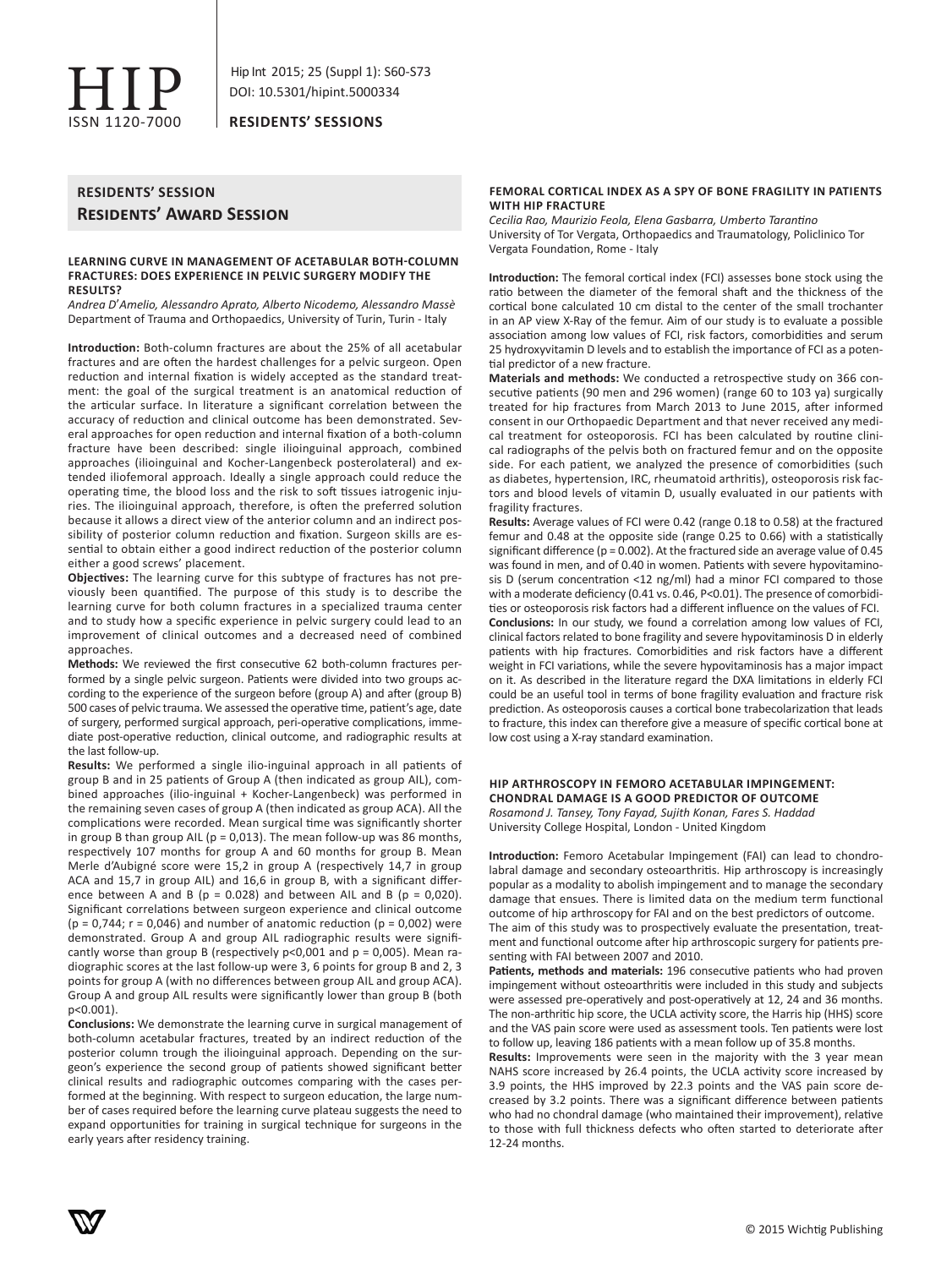**Discussion:** Hip arthroscopic surgery is a safe and effective procedure for appropriately selected patients suffering from FAI. Good results were seen with sustained improvement in functional outcome at 3 years follow up. Poorer outcomes are associated with arthroscopic evidence of full thickness chondral damage.

**Conclusions:** Hip arthroscopy improves symptoms and activity levels in patients with FAI. Critical analysis of chondral damage is needed in order to stratify patients appropriately and avoid short term deterioration.

## **NO DIFFERENCE IN BLOOD LOSS FOLLOWING TOTAL HIP REPLACEMENT WITH THREE THROMBOPROPHYLACTIC REGIMES (ENOXAPARIN, DABIGATRAN OR RIVAROXABAN) - RESULTS FROM A RANDOMIZED, DOUBLE-BLIND CLINICAL TRIAL**

Marcin Wasko<sup>1</sup>, Konstancja Bobecka-Wesolowska<sup>2</sup>, Ines Pokrzywnicka-Gajek<sup>1</sup>, *Jacek Kowalczewski1* 

1 Department of Orthopedics and Rheumoorthopedics, The Medical Centre of Postgraduate Education, Otwock - Poland; <sup>2</sup>Warsaw Univerisity of Technology, Warszawa - Poland

**Introduction:** Hitherto, no study has directly compared blood loss (BL) after different thromboprophylactic regimes (TRs) after total hip replacement (THR).

**Objectives:** The objective of this study was to quantify and compare BL in THR under three different TRs. The secondary objective was to record the frequency of wound healing disturbances (WHDs) with different TRs.

**Methods:** Between September 2013 and July 2014, sixty primary, unilateral, same-implant THRs entered a randomized, double-blind clinical trial at a tertiary referral university hospital. The patients were randomized to receive manufacturers' recommended doses of enoxaparin, dabigatran or rivaroxaban. None of those patients received tranexamic acid. Complete blood counts were obtained preoperatively and on the third day postoperatively. BL was calculated according to the Nadler formula (Nadler et al Surgery 1962). All data were analysed using R statistical software. WHDs were assessed according to the Centers for Disease Control definition of superficial surgical site infection (Mangram et al Infect Control Hosp Epidemiol. 1999). The local ethics committee approved this study and it was registered with

ClinicalTrials.gov (NCT02085824). **Results:** The mean BL and standard deviations were 844 ± 222 ml for enoxaparin, 854 ± 205 ml for dabigatran and 806 ± 227 ml for rivaroxaban. The BL did not significantly differ between groups (Kruskall-Wallis, p = 0.92). More WHDs occurred in the rivaroxaban group (5/20), compared to enoxaparin (2/20) and dabigatran (3/20).

**Conclusions:** None of the chemical TR is superior to others in terms of reducing the BL and the differences in blood loss between different regimes were insignificant from clinical viewpoint. There seems to be more WHDs with the use of oral agents.

## **POTENTIAL MARKERS OF SYSTEMIC TOXICITY INDUCED BY METAL IONS IN PATIENTS WITH HIP RESURFACING**

*G. Tedesco, M. Cadossi, L. Savarino, A. Mazzotti, A. Sambri, N. Baldini, S. Giannini*

Università di Bologna, Istituto Ortopedico Rizzoli, Bologna - Italy

**Introduction:** The use of Metal-on-metal hip resurfacing (MOM-HR) decreased over the past years; nevertheless, it remains a viable solution for young and active male. MOM-HR generates both metal particles and ions, whose systemic toxicity remains a matter of concern.

**Objectives:** We aimed to investigate whether chronic exposure to high levels of cobalt (Co) and chromium (Cr) induced a state of oxidative stress, DNA damage and a hypoxia-like response in patients with well-functioning MOM-HR.

**Methods:** We measured serum concentration of 8-hydroxydeoxyguanosine (8-OHDG), the most critical biomarker in the estimation of reactive oxygen species-induced DNA damage, circulating free DNA (cfDNA) marker for DNA tumor-specific alterations, and hypoxia-inducible factor-1α (HIF-1α), which is a common feature of tumor tissues, in 22 patients with MOM-HR at an average follow-up of 8.7 years. Co and Cr serum levels were measured as well. Twenty-one osteoarthritic subjects waiting for MOM-HR were enrolled for comparison.

**Results:** Ion values were 5-to-15 times higher in MOM-HR patients than controls (Cr: 1.82 vs. 0.11 ng/ml; Co: 0.90 vs. 0.16 ng/ml). Biomarkers did not differ between MOM HR patients and controls  $(8\text{-}O\text{HdG})$ ,  $p = 0.09$ ; cfDNA,  $p = 0.82$ ; HIF-1a,  $p = 0.49$ ). In MOM-HR patients, females had higher Cr and Co serum levels compared with males ( $p = 0.05$  and  $p = 0.08$ , respectively). On the contrary, males showed higher serum levels of 8-OHdG than females (p = 0.01). Average cfDNA serum value, in MOM-HR males, was 44% higher compared with controls and of 56% higher compared with MOM-HR females. Such differences were not statistically significant ( $p = 0.42$  and  $p = 0.50$ , respectively). Serum HIF-1a concentration did not differ between genders (p = 0.75). No correlation was found between biomarker serum levels and Cr or Co.

**Conclusions:** Our findings showed that chronic raise of metal ions concentration in well-functioning MOM-HR is not associated with systemic increase of both oxidative DNA damage and hypoxia biomarkers. Further studies, designed to carry out a careful biomonitoring, and a larger sample size, are necessary to validate these findings.

## **EFFECT OF IMPACT ASSEMBLY ON THE INTERFACE DEFORMATION AND FRETTING CORROSION OF MODULAR HIP TAPERS: AN** *IN VITRO* **STUDY**

Anna Panagiotidou<sup>1</sup>, Timothy Cobb<sup>2</sup>, Jay Meswania<sup>2</sup>, John Skinner<sup>3</sup>, *Alister Hart3 , Fares Haddad4 , Gordon Blunn2* 

<sup>1</sup>Trauma and Orthopaedics, UCLH, London - United Kingdom; <sup>2</sup>UCL, London -United Kingdom; <sup>3</sup>RNOH, London - United Kingdom; <sup>4</sup>UCLH, London - United Kingdom

**Introduction:** Failure of large head diameter metal-on-metal hip replacements has been attributed to wear and corrosion of modular head-neck tapers. Manufacturing tolerances, surgical technique, non-axial alignment, material combination, high frictional torque and high bending moment have all been implicated in the failure process. There is limited guidance on the force of impaction with which surgeons should assemble modular hip prostheses.

**Objectives:** This study aims to investigate the effect of impaction force on the deformation and corrosion of modular tapers.

**Methods:** Short neck tapers with high surface roughness (average  $R_z =$ 16.58  $\mu$ m, R<sub>a</sub> = 4.14  $\mu$ m) and long neck tapers with low surface roughness (average  $R_z = 3.82 \mu m$ ,  $R_a = 0.81 \mu m$ ), were assembled with CoCrMo alloy heads (smooth finish) under controlled conditions with 2kN, 4kN or 8kN of impaction force. Material combinations tested included CoCrMo-head/CoCrMo-neck and CoCrMo-head/Ti-6Al-4V-neck. Assessment of surface deformation before and after impaction was made using surface profilometry. Measurement of fretting current during sinusoidal cyclic loading evaluated mechanically assisted corrosion for each assembly load during short-term cyclic loading (1000 cycles) and long-term cyclic loading (5 million-cycles).

**Results:** Deformation on head and neck tapers increased with assembly load. Fretting currents during short term simulation testing showed significantly lower currents (p<0.05), in 8kN assemblies when compared to 2kN and 4kN, especially for the short-rough tapers. Long term simulator testing demonstrated a progressive reduction in fretting corrosion for samples impacted with 4kN and 8kK; however, this reduction was greater for samples impacted at 8kN even at the start of testing.

**Conclusions:** The impaction force used to assemble modular heads of hip implants should be more than 4kN.

#### **WHAT IS THE NATURAL HISTORY OF ASYMPTOMATIC PSEUDOTUMOURS ASSOCIATED WITH METAL-ON-METAL HIP RESURFACINGS?**

*Gulraj Matharu, Simon Ostlere, David Murray, Hemant Pandit* Nuffield Orthopaedic Centre, Oxford - United Kingdom

**Introduction:** Metal-on-metal hip resurfacing (MoMHR) patients with asymptomatic pseudotumours currently pose a management dilemma to surgeons because the natural history of these lesions remains unclear.

**Objectives:** To assess: (1) the natural history of asymptomatic pseudotumours associated with MoMHRs, and (2) factors from the initial assessment associated with future revision surgery.

**Methods:** A prospective cohort study performed between 2007/2008 identified 25 asymptomatic pseudotumours (mean age 59.9 years; 76% female). All patients underwent the same initial assessment: ultrasound, blood metal ions, radiographs, Oxford Hip Score (OHS). All non-revised MoMHRs underwent repeat assessment in 2012/13. Factors associated with future revision surgery were analysed.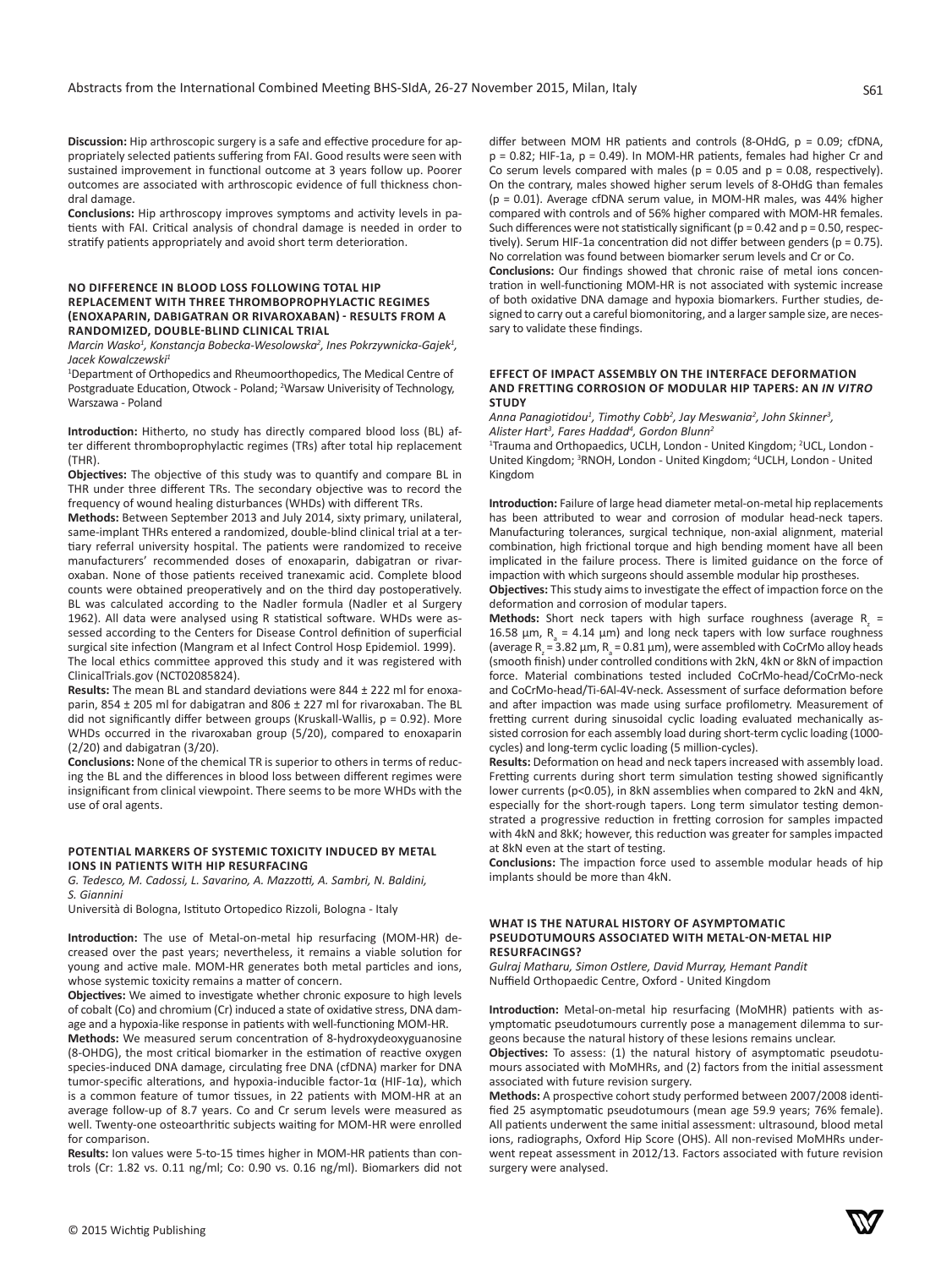**Results:** Revision was performed/recommended in 15 MoMHRs (60%) at a mean 2.7 years (range 0.4-6.4 years) from initial assessment. Ten non-revised MoMHRs underwent repeat ultrasound at a mean 5.1 years (range 4.0- 6.5 years) from initial assessment with 20% (n = 2) of pseudotumours increasing in volume, 40% ( $n = 4$ ) remaining stable, and 40% ( $n = 4$ ) decreasing. No significant changes in pseudotumour volume ( $p = 0.956$ ) or OHS ( $p = 0.065$ ) occurred between repeat assessments. Factors associated with revision were high blood cobalt ( $p = 0.0048$ ) and chromium ( $p = 0.0162$ ), large pseudotumour volume ( $p = 0.0458$ ), low OHS ( $p = 0.0183$ ) and bilateral MoMHRs (p = 0.049). Patients with blood metal ions above established unilateral/bilateral MoMHR thresholds and/or initial pseudotumour volumes >30 cm<sup>3</sup> had an 86.7% sensitivity, 70.0% specificity 81.2% positive predictive value, and 77.8% negative predictive value for future revision.

**Conclusions:** Asymptomatic pseudotumours often require revision. High blood metal ions and/or initial pseudotumour volumes above 30 cm<sup>3</sup> provide a threshold for considering revision in asymptomatic MoMHRs. Surveillance of patients outside these parameters appears acceptable given little changes occur at extended follow-up.

## **SUPERCAP APPROACH IN HIP REPLACEMENT AFTER FEMORAL NECK FRACTURES**

*M. Scaglione, L. Fabbri, E. Cei, F. Celli, F. Casella, G. Guido*  Clinica Ortopedica, Università di Pisa, Pisa - Italy

**Introduction:** Prosthesis in femoral neck fracture always has higher complications rate than election's procedure. Among these complications is the dislocation. In the strategies to reduce the risk of dislocation there is the use of tissue-sparing approaches that preserve integrity of the capsule. Among these is the approach type SUPER-Cap. Since 2003, micro-posterior approaches, including Supercap, PATH and Super-Path, diffused rapidly. Stephen B. Murphy introduced the Superior Capsulotomy as an elective procedure. Although they are not an evolution of previous surgical techniques but totally new approaches, they are considered by the Authors the end point of a continuum, started with the standard posterior surgical access followed by the mini-invasive technique and the micro-approaches. The similarity with the previous techniques is considered extremely important for the learning curve, because the surgeon can learn progressively less invasive procedures without totally changing the classic technique, and eventually, he can rapidly go back to a more invasive operation he is more familiar with. After 2006, the number of patients has increased beyond 1500. Despite the numbers none of the patients had an emergency surgery for hip fracture but all the procedures where elective. In this case series, we evaluate our experience with the Supercap approach in traumatology, assessing clinical outcomes and the learning curve.

**Materials and methods:** 52 patients with a fracture of proximal femoral were treated with total or emi-arthroplasty using the Supercap approach. 41 patients were available to be included in this study. 33/41 were women (80%), avg age 83 y, 51% were left femoral fracture. 37 patients had intracapsular fractures, while 4 were basicervical and one of which was classified as intertrochanteric during surgery. These parameters were evaluated: prosthesis model implanted, need of blood transfusion during surgery and in the postop, anesthetic technique, time of surgery, possible complications, hospital lenght stay, HHS/OHS one year after surgery, and x-ray evaluation (Complication, mobilization, length differences) one year after surgery.

**Results:** Bipolar emi-arthroplasty replacement was chosen in 70% of the patients. Cement fixation was always used. No surgical navigation was employed. Cup inclination angle typically ranges from 30° to 50°. No dysmetria more than 1 cm. Femoral head size diameter were 28 mm in 55% patients, 36 mm in 27,5% and 22,25 mm in 17,5%. Finned stem were used in 100% of patients and modular neck were always used, 80% straight and in 20% with 8° var/val. Cup used were mostly 50 and 48 mm. Only 55% of patients underwent surgery within 48 hours from hospital admission due to the need of a multidisciplinary clinical evaluation in patients with critical comorbility. Subarachnoid anesthesia was provided in 75%, otherwise general anesthesia, and in one case spinal was converted in general anesthesia. No intra-operative fractures, neuro-vascular lesions or cup slipping were recorded during surgery. Duration of surgery was in a range of 60**-**125 minutes, with a reduction of avg duration in the last operations performed (90 min vs 100 min). Blood transfusion was in average 0.8 blood units during surgery (0**-**4) and 1,6 after surgery (0-4). Hospital length stay was in average 9.7 days (range 7-15) due to high comorbility in our patient.

**Conclusions:** The supercap approach proved safe, without intraoperative complications and the learning curve was short. There are no differences in terms of morbidity and morbidity after surgery compared with the posterolateral approach in use at our institution. There were no mechanical complications in the post operative and in follow up. In conclusion, the supercap approach can be easily used also in traumatology, with the advantage of preserving tissues, external rotators and the posterior capsule: thus reducing the risk of dislocation related to the access.

## **USE OF A POROUS TANTALUM MONOBLOCK ACETABULAR CUP IN PRIMARY THA: 10 TO 15 YEAR FOLLOW-UP**

*Raffaella Russo, Valerio Mastroianni, Lorenzo Tarducci, Olimpio Galasso, Giorgio Gasparini*

Department of Orthopaedic and Trauma Surgery, Magna Graecia University, Catanzaro - Italy

**Introduction:** One of the most important factors leading to the early failure of cemented or uncemented acetabular fixation is periprosthetic osteolysis. Tantalum monoblock acetabular components have been utilized as an alternative to cemented polyethylene and uncemented modular acetabular implants in an attempt to enhance primary fixation and reduce the rate of osteolysis (1). Press-fit techniques and trabecular metal provide optimal conditions for bone ingrowth and fixation.

**Objectives:** The purpose of the study was to evaluate clinical and radiographic results of a porous tantalum monoblock acetabular cup in primary THA, with a minimum follow-up of 10 years.

**Methods:** A total of 188 porous tantalum monoblock acetabular cup were implanted in 182 consecutive patients who underwent a primary THA. Patients were assessed with the Harris Hip score (HHS) and radiographically, with AP and lateral X-rays, to determine osteolysis, polar gaps, progressive radiolucent lines, loosening and poly dislodgement. Data were prospectively collected.

**Results:** The average total HHS improved from 44 preoperatively to 96 at the latest follow-up. There were no revisions for polyethylene wear, periacetabular osteolysis or aseptic loosening. Radiolucent lines were observed only in zone I in 1.9% of cups; they were <1 mm in width, not progressive. Ten-year survival rate was 99.5%, with revision for any reason as end point. Only one cup was revised for deep infection.

**Conclusions:** Our results are comparable to those previously presented (2, 3, 4) and suggest that porous tantalum monoblock acetabular cup can provide excellent clinical and radiological results up to a 15-year follow-up.

## **ACETABULAR SPACERS IN TWO STAGE HIP REVISION: DOES IT WORTH? A CONTROLLED CLINICAL TRIAL**

Giorgio Burastero<sup>1</sup>, Giuliana Carrega<sup>1</sup>, Marco Basso<sup>2</sup>, Luca Cavagnaro<sup>2</sup>, *Lamberto Felli2* 

<sup>1</sup> M.I.O.S. Malattie Infettive e Ortopedia Settica, ASL 2 Liguria, Ospedale S. M. Misericordia, Albenga, Savona - Italy; <sup>2</sup>Clinica Ortopedica - IRCCS Azienda Ospedaliera Universitaria San Martino – IST, Istituto Nazionale per la Ricerca sul Cancro, Genova - Italy

**Introduction:** Giving the increasing number of periprosthetic joint infection (PJI), a better surgical strategy to eradicate infection must be identified. Two-stage procedure achieved positive clinical and radiological results. One of the main issues in hip revision surgery is loss of bone stock, both in femoral and acetabular side. The use of femoral antibiotic loaded cement spacers has obtained a general consensus in literature and it is widely used in everyday clinical practice. Conversely, the use of an acetabular antibiotic loaded bone cement in two-stage revision has not gained the same popularity. Few data are available in literature confirming the role of the acetabular spacer in hip revision surgery. Our hypothesis is that the use of an acetabular spacer in two-stage revision surgery could improve bone stock sparing and simplify the implantation of a definitive acetabular cup. Antibiotic eluition could also benefit from the increasing friction surface area. These supposed advantages could lead to better biomechanical hip restoration.

**Objectives:** The aim of this work is to evaluate an acetabular antibiotic loaded bone cement as a potential approach able to: reduce complication on inter-stage period (dislocation, acetabular wear), improve patient activity of daily life, simplify two-stage hip revision surgery and better recover hip biomechanics.

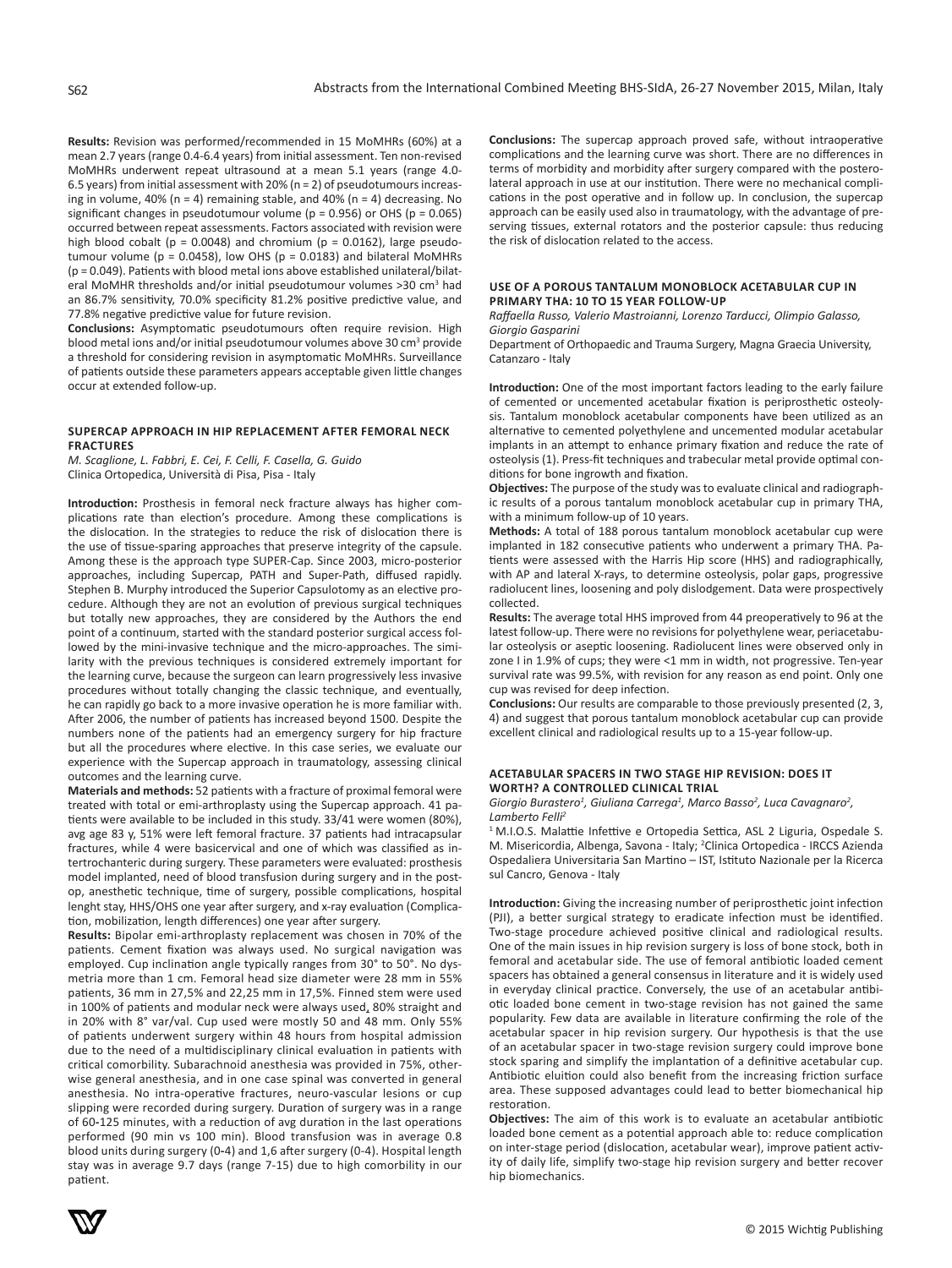**Methods:** We retrospectively evaluated the surgical and radiological outcome of 66 patients affected by PJI. 26 patients were treated using an acetabular spacer (group A), while 40 underwent a standard revision surgery (femoral spacer only, group B). We evaluated radiological data such as: lateral offset, leg length discrepancy and mobilization or dislocation of components. Clinical and surgical data were also collected: grade of acetabular defect according to Paprosky classification, general complications, number of failures, mean time of surgery of both two-stages and mean time between first and second stage. Statistical analysis was performed with unpaired T-Student test.

**Results:** Mean follow up period was 33,2 months (range 8-44) for the acetabular spacer group and 45,3 months (range 10-52) for the control group. Group A was composed of 14 males and 12 females with mean age of 68 years ( range 37-83). Group B was formed by 19 males and 21 females, with a mean age of 67 years (range 32-81). All patients completed two stage procedures. Paprosky stage distribution in group A was: 7 type 1; 4 type 2, 3 type 3A and 1 type 3B. Eleven patients have no acetabular defects. Group B distribution was: 12 type 1; 6 type 2; 3 type 3A and 1 type 3B. In 18 patients no acetabular defects was present. Mean time of surgery for the first stage was 148 ± 59 min and 142 ± 45 min for group A and B respectively. For the second stage mean time of surgery was 83 ± 35 min (group A) and 109 ± 36 min (group B). No statistically significant difference was found in the first stage time of surgery between groups (mean difference: 6 min, P = 0,65). Conversely, we observed a statistically significant difference in the same data related to the second stage procedure (mean difference: 26 min, P = 0,015) Definitive stem was a primary one for the 68% of procedures in group A and 46% for the group B. Mean radiological leg length discrepancy at the end of surgeries was  $1.1 \pm 6.8$  mm and  $2.6 \pm 6.6$  mm for group A and B respectively (P = 0,39). Mean contralateral offset was  $52.5 \pm 6.4$  mm (group A) and 53,4 ± 7,6 mm (group B). The same parameter of the affected hip at the end of the two stage procedure was  $61.9 \pm 9.4$  mm (group A) and  $57.1 \pm 7.2$ (group B). Mean time between the first and the second stage was 5 months (range 3-15) and 7 months (range 3-16) for group A and B respectively. We observed 2 acetabular spacer mobilization, 6 dislocation of femoral component (2 for group A and 4 for group B); 1 spacer fracture in the group B and 3 periprosthetic fractures (1 in group A and 2 in group B). One patients failed after the second stage in the acetabular spacer group while 3 failed in the control group.

**Conclusions:** Our retrospective study confirmed that the use of an acetabular antibiotic loaded bone cement reduce surgery duration, especially during second stage, without reducing the effectiveness of the two stage procedure. No statistically significant increase in time of surgery was noted in the first stage. The use of an acetabular spacer lead to lower invasivity in the implantation of definitive cup and lower inter-stage rate of complications. Moreover, it allows everyday life activities. Evidence about lateral offset lead us to conclude that hip biomechanics can be easily restored with the use of this additional device. From our point of view, this could be due to the bone stock and soft tissue tension preservation.

# **RESIDENTS' SESSION Conservative and Trauma**

## **EXTRACAPSULAR VS STANDARD APPROACH IN HIP ARTHROSCOPY: OUR EXPERIENCE**

*Maurizio Scorianz, Paolo Di Benedetto, Andrea Fiocchi, Enrico Di Benedetto, Araldo Causero* 

Clinica Ortopedica, Azienda Ospedaliero Universitaria di Udine, Udine - Italy

**Purpose:** To compare the outcomes among patients with femoroacetabular impingement (FAI) undergoing hip arthroscopy performed via the standard vs extracapsular approach.

**Methods:** Between April 2010 and March 2012, 55 patients (30 males, 25 females; age 18-52, mean 35 y) were randomly assigned to standard intracapsular approach (25 subjects) or extracapsular approach (30 subjects). All procedures were performed by the same surgeon. Average follow up was 20 months (14-28 m).

**Results:** Average traction time in the extracapsular group was significantly shorter than in the traditional approach (16 vs 98 minutes, p<0.05). There have been 5 iatrogenic lesions in the intracapsular group (3 cartilage lesions, 2 labral lesions), none in the extracapsular group. No significant difference was found between the two groups in terms of functional outcomes, evaluated with Harris Hip Score.

**Conclusions:** This study showed that FAI can be successfully managed using the extracapsular approach, reducing traction time. Although we did not find differences in clinical outcomes, we consider extracapsular approach to be a promising technique.

## **HIP ARTHROSCOPY - A NEW VISION ABOUT THE HIP PATHOLOGY. 3 YEARS EXPERIENCE WITH THE OUT-INSIDE TECHNIQUE**

*João Esteves, Pedro Simas, José Pinto, Ricardo Ferreira, David Pinto, Mário Tapadinhas*

Department of Orthopedics and Traumatology, Almada - Portugal

**Introduction:** The spectrum of hip pathology has significantly increased in the last five years, greatly at the expense of progress-art radiology examinations and diagnostic hip arthroscopic technique. The femoroacetabular impingement is undoubtedly one of the main reasons for the recent development of the hip arthroscopy. Today it is seen as the main cause of coxalgia in a young adult with an incidence of 10-15% in the population, accounting for labrum ruptures and chondrals lesions. There is a growing evidence about this being a precursor of hip osteoarthritis.

**Objectives:** Describe the clinical results of patients submitted to arthroscopic treatment with out-inside technique since it implementation on the department.

**Methods:** The exclusion criteria were the follow: procedure performed by another surgeon, loss of follow-up, supporting technique for treatment of other hip diseases, including infectious (septic arthritis), pediatric (hip dislocation by sequel to cerebral palsy) or other unrelated to the topic. From May 2011 to May 2014 (3 years), the senior author operated 37 patients. The average age was 41 years (16-62 years). Of the 37, 18 patients were male and 19 female. The average follow-up was 7.81 months (1- 18 months). All patients underwent surgical treatment with an arthrostopic surgery using out-inside technique. The procedures performed included the the femoral head and acetabular rim osteocondroplasty, labrum ruptures repairs through reinsertion with anchors, liberation of ileo-tibial band and/or psoas tendon and removal of free bodies. Postoperatively patients are discharged on the first day with indication for partial load, crutches support for 2 weeks and eviction of hip flexion >80° during 4 weeks. Rehabilitation physical therapy is started early with realization of assisted active and passive movements. Sporting activities were restricted for 3-6 months. All patients were evaluated and submitted to clinical evaluation, radiologic and subjective satisfaction. The hips were studied according to the classification of Ganz and Tonnis.

**Results:** So far 37 patients were operated: 28 with the diagnosis of femoroacetabular impingement, 24 of which have associated labrum rupture and the remaining 4 with a conflict resulting of other condition (Perthes disease, dysplastic hip disease and post intertrochanteric fracture submitted to internal fixation status), 7 of them by snapping hip, 1 for trochanteritis resistant to conservative treatment and 1 for removal of an intraarticular free body. In cases of conflict and according to the classification of Ganz, 21% were type B, 10.7% type C, 67.8% Ganz type D. According to the classification of Tonnis, 42.8% were Tonnis 1, 53.5% Tonnis 2 and 3.5% Tonnis 3. 92% of the patients with femoroacetabular impingement saw the result as very good or excellent. 100% of patients with snapping hip considered the result as very good or excellent. All patients presented resolution of complaints with the exception of two cases (Tonnis 2 and 3 Tonnis) in which there was lesion progression to hip osteoarthritis despite initial symptomatic relief. As complications, there was 1 case of transient meralgia paraesthetica, 2 cases of heterotropic calcification and 5 cases of wounds/skin lesions in the scrotal region/labia majora, which were resolved without squeals.

**Conclusions:** With the progressive establishment of this technique the interest for the identification and treatment of these "new" diseases, whose incidence and prevalence appears to be increasing. The out-inside technique because of its easy accessing to this articulation and low rate of complications related to the traction, allowed to demystify and boost the development of arthroscopy of the hip, making it a technique within everyone's reach. In this series, despite the short follow-up time and the small cases, the authors want to emphasize especially the easy implementation of this technique.

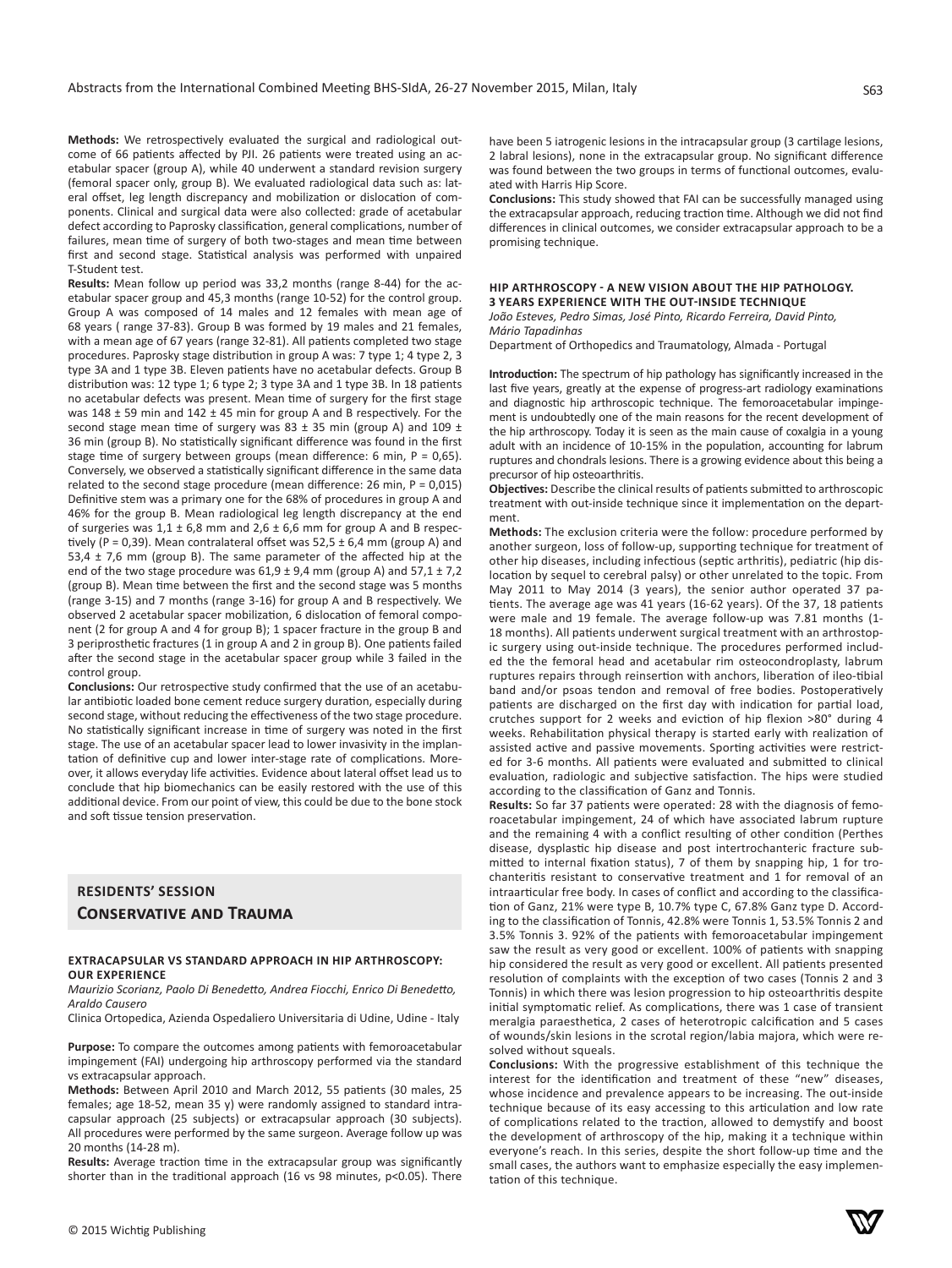#### **SURGICAL DISLOCATION FOR PEDIATRIC AND ADOLESCENT HIP DEFORMITY**

*Nicola Guindani<sup>1</sup>, Oliver Eberhardt<sup>2</sup>, Thomas Wirth<sup>2</sup>, Michele F. Surace<sup>1</sup>, Paolo Cherubino1 , Francisco F. Fernandez2* 

1 Dipartimento di Biotecnologie e Scienze Della Vita, University of Insubria, Varese - Italy; <sup>2</sup>Orthopädische Klinik, Klinikum Stuttgart – Olgahospital, Stuttgart - Germany

**Introduction:** Hip deformities due to paediatric pathologies and complex abnormalities leading to femoroacetabular impingement (FAI), functional limitation and eventually premature osteoarthritis (OA) may be approached with surgical hip dislocation (SHD).

**Objectives:** The aim of this study is to evaluate the clinical, radiographic short-term results and complications after SHD in young patients (≤18 Years). **Methods:** Clinical and radiographic outcomes were assessed in patients who underwent a SHD Ganz-type approach between 2008 and 2012. Diagnosis included Perthes (LCPD), epiphysiolysis (SCFE), FAI, osteonecrosis (ON), Ombredanne disease (MHE), pigmented villonodular synovitis (PVNS). Preoperative and postoperative clinical data, radiographs, modified Harris hip score (mHHS), non-arthritic hip score (NAHS) and short form 12 (SF-12) questionnaires were evaluated.

**Results:** After a mean 3 years follow-up (range, 0.5-6 years) were evaluated 53 hips (51 patients): 15 LCPD, 13 ECF, 18 FAI, 4 MHE, 3 miscellaneous. Mean age at surgery was 14 years (range, 10-18 years). Through this approach femoral head-neck osteoplasty (33), Dunn-type osteotomy (10), labrum refixation (5), synoviectomy (2), femoral head mosaicplasty (2) open reduction and fixation for SCFE (1) were performed, eventually in association with pelvic (3), intertrochanteric (4) osteotomy or flake repair (2). At FU, better outcome scores were obtained and 90% of the patients were satisfied with the procedure. ON progression was observed in four cases and in three further patients a THA was implanted; another with LCPD and preoperative osteonecrosis had a functional anchilosis.

**Conclusions:** Severe hip deformities in paediatric/young patients may be approached with SHD. After three years FU results are comparable to previous studies and patients have a high rate of satisfaction, however the effectiveness of those procedures have to be proved on the long term. Results and complications seem to be related with preoperative lesion(s) and type of treatment.

# **THE MANAGEMENT OF OSTEONECROSIS OF THE FEMORAL HEAD: CURRENT PRACTICE OF MEMBERS OF THE BRITISH HIP SOCIETY**

Henry Colaco<sup>1</sup>, Jerome Davidson<sup>2</sup>, Dominic Davenport<sup>3</sup>, Mark Norris<sup>4</sup>, *Marcus Bankes1 , Zameer Shah1* 

1 Department of Trauma and Orthopaedics, Guy's and St Thomas' Hospital, London - United Kingdom; <sup>2</sup>Royal National Orthopaedic Hospital, London -United Kingdom; <sup>3</sup>Department of Trauma and Orthopaedics, King's College Hospital, London - United Kingdom; <sup>4</sup>Department of Trauma and Orthopaedics, Darent Valley Hospital, Dartford - United Kingdom

**Introduction:** The management of osteonecrosis of the femoral head (ONFH) remains controversial. In the absence of published guidelines, a 2005 survey of AAHKS members found significant variation in practice. Considering recent advances in joint-preserving surgery and arthroplasty bearing surface technology, the current practice of ONFH management, including the influence of patient age, is of particular interest.

**Objectives:** This study reports the current practice of specialist lower limb surgeons in the UK regarding the management of ONFH, with particular respect to factors affecting decision-making.

**Methods:** An internet survey was e-mailed to all 352 active specialist lower limb surgeon members of the British Hip Society. 10 question stems with a range of styles were used. 8 clinical scenarios were presented as combinations of symptoms and stage of ONFH in a 24 and 48 year-old patient. Surgeons were asked to indicate their preferred treatment for each scenario from a range non-operative and operative interventions.

**Results:** 115/352 (33%) eligible surgeons responded. For symptomatic precollapse ONFH, core decompression was the commonest choice for 24 (59%) and 48-yr-old patients (51%), while non-operative management was selected for 18% and 23%, respectively. Operative intervention was selected by 47- 89% of symptomatic pre-collapse scenarios for the 24-yr-old compared with 42-86% for the 48-yr-old patient. Surgeons were also more likely to offer vascularized bone graft procedures to the 24-year-old. For post-collapse ONFH without arthritic changes, arthroplasty was selected by 85% for 24-yr-old and 98% for 48-yr-old patients. With osteoarthritic changes and severe symptoms, this rose to 97% and 100%, respectively.

**Conclusions:** There remains a wide variation in practice, and the threshold for certain operative interventions is dependent on patient age. In the absence of robust evidence, guidelines based on consensus opinion from a working group of the BHS and EHS is suggested.

## **CAPSULAR DETENSIONING IN HIP OSTEOARTHRITIS**

*Giacomo Placella, Andrea Speziali, Marco Chillemi, Matteo Maria Tei, Giuliano Cerulli*

Catholic Institute of Orthopaedics and Traumatology, Sacred Heart Catholic University - A. Gemelli General Teaching Hospital, Rome - Italy

The causes of pain in Hip Osteoarthritis (OA) can be divided in Intra-articular causes (i.e. cartilage or labrum lesions, subcondral bone damages or lose bodies) and Extrarticular causes (i.e. capsule or muscles sufferance.

For patients in good general condition, under eighteens the first choice of treatment is the hip replacement that ensures excellent results. How orthopaedic surgeons can manage symptomatic hip OA in elderly or fragile patients? We have some possibilities like therapeutic exercise or pharmacological therapies that provide few guarantees in term of clinical evidences.

Our experience in recent years has led us to practice a new therapeutic option called Ca.S.L.I. that combines all the safer treatments to ensure an effective therapy for older patients.

What is the rationale: the Ca. S. is for Capsular Streatching. In patient in whom movements are almost lost and deformities are big, the capsular derived pain is predominant because the capsule surrounding the femoral neck, is like a thought collar. So the first step is the Capsular detensioning: patient is placed on bed tractions and is praticated 10 times of tractioning and unloading under fluoroscopy check.

The second step is the articular Lavage: using an hip needle by Anterolateral portal is inflated from 500 cc to 2000 cc of saline solution until the joint fluid does not become clear.

The last step is the Injection of Hyaluronic Acid and Long acting Corticosteroid to ensure the pain and inflammation decrease.

Since 2014 we treated 22 patients with Ca.S.L.I. procedure with the mean age of 84 years (range of 78-89 years) with primary Hip OA obtaining good results at 12 months follow-up in terms of HHS, VAS, use of NSADs and better function.

#### **THE INFLUENCE OF ACETABULAR AND PROXIMAL FEMORAL MORPHOLOGY ON THE FEMORAL NECK AND TROCHANTERIC FRACTURES**

Abbas Tokyay<sup>1</sup>, Melih Güven<sup>2</sup>, Mehmet Esref Encan<sup>2</sup>, Erhan Okay<sup>1</sup>

1 Department of Orthopaedics, Marmara University Education and Training Hospital, Istanbul - Turkey; <sup>2</sup>Department of Orthopaedics, Yeditepe University Medical Faculty, Istanbul - Turkey

**Introduction:** There are many studies about the relationship between hip fractures and proximal femoral morphology. But little attention has been paid to correlation between acetabular morphology and hip fractures.

**Objectives:** The purpose of the study was to investigate the importance of the acetabular morphology affecting the hip fracture pattern.

**Methods:** 60 Patients with hip fractures caused by low-energy trauma between September 2010-December 2014 were retrospectively reviewed. Male to female ratio was 0.46 ( Male = 19, Female = 41). The mean age was 77.56 years ± 9.99 (ranged between 58-95 years). Radiographic analysis was made for the contralateral healthy hips. Acetabular depth and acetabular index were measured in true pelvis ap radıographs. Femoral neck/shaft angle (NSA), Hip Axis Length (HAL) and Cortical index (CI) were measured on the pelvic coronal CT images.

Femoral neck/shaft angle (NSA), was described as the angle between the mid-cervical axis and mid-shaft axis of the femur in coronal plane.

Hip Axis Length (HAL) was defined as the angle from the internal pelvic rim extending to lateral edge of the trochanter major in coronal plane.

Cortical index (CI) was defined as the ratio of the femoral intramedullary diameter to the ratio of the femoral intramedullary diameter, measured at 2 cm inferior to the trochanter minor in coronal plane.

Acetabular depth (AD) is calculated as the vertical distance from the deepest point of the acetabulum to a second line joining the tear drope and the medial edge of the acetabulum in coronal plane.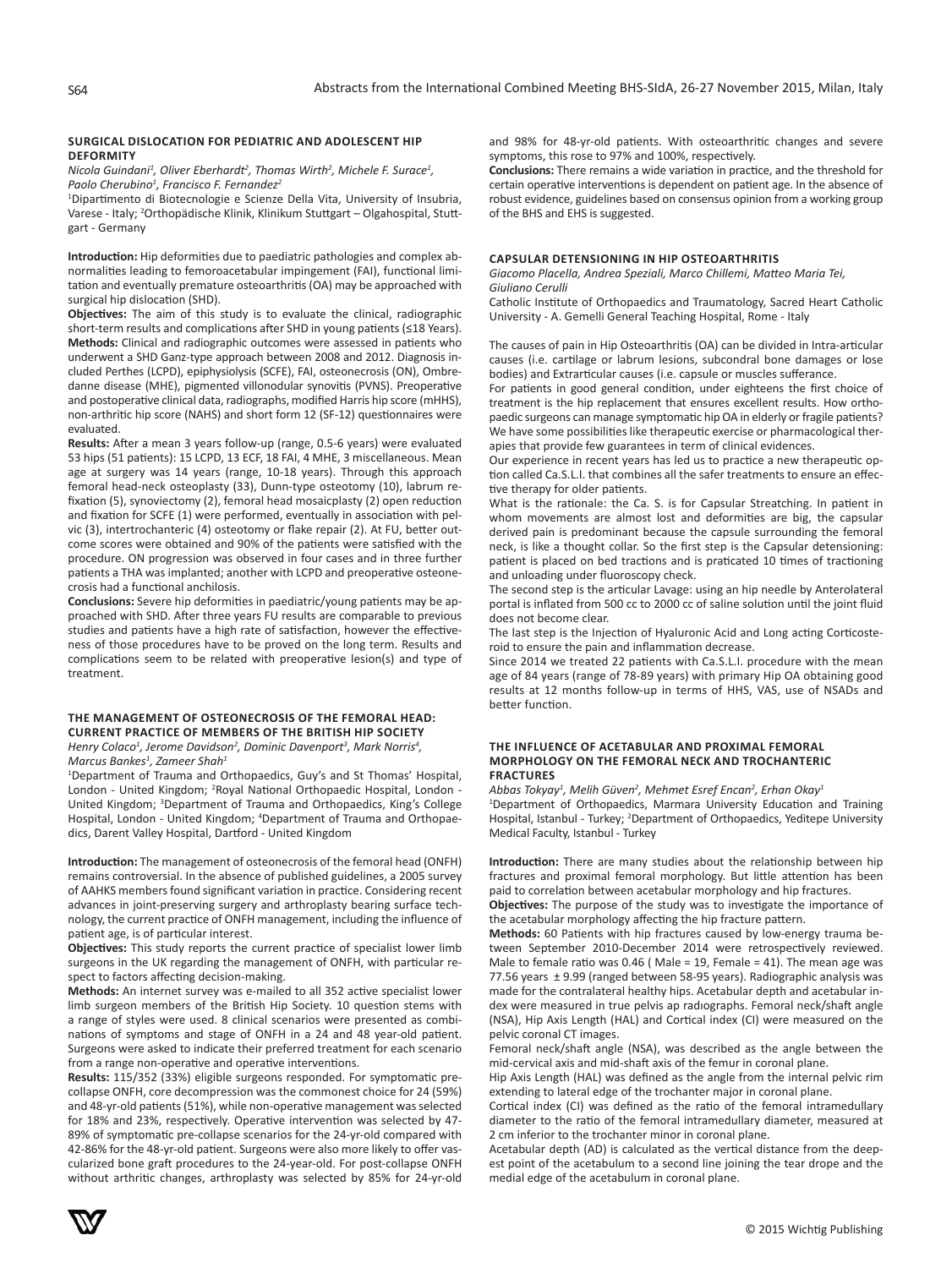Acetabular index (AI) was defined as the angle between the horizontal line connecting inferior margins of bilateral tear drops and a second line extending along the acetabular roofs of the healthy hip in coronal plane.

**Results:** Higher age was detected in femur ıntertrochanterıc fractures compared to femoral neck fractures. (79,22 ± 9,09 vs 74,77 ± 8,29; p<0.036). No significantly difference existed between femur intertrochanteric fractures and femoral neck fractures with respect to Neck Shaft Angle (132,24 ± 16,71

vs 128,74 ± 3,39), Acetabular Depth (11,38 ± 1,77 vs 11,43 ± 1,95) and Cortical Index values (0,43 ± 0,06 vs 0,44 ± 0,06 )(p>0,05).

But Acetabular Index (AI) has been found significantly higher in patients with femur intertrochanteric fractures than in patients with femoral neck fractures  $(37,95 \pm 2,35 \text{ vs } 32,57 \pm 4,02; \text{ p} = 0,001; \text{ p} < 0,01).$ 

Additionally, Hip-Axis Length (HAL) was lower in patients with intertrochanteric fractures than in patients with femoral neck fractures (97,00  $\pm$  6,5 vs  $104,52 \pm 6,69$ ;  $p = 0,001$ ;  $p < 0,01$ ).

**Conclusions:** Acetabular and proximal femoral morphology including HAL and AI can provide valuable insight in prediction of different fracture types of the hip. These can be used for determine high-risk people for different hip fracture types. Comparative studies with large series are needed to clarify the predictive role of proximal femoral and acetabular morphology on the mechanism of different hip fracture types.

## **RETHINKING OF TIP APEX DISTANCE WITH A NEW CEPHALOMEDULLARY NAILING DEVICE (PFNA) FOR HIP FRACTURE FIXATION**

*Kiran Singisetti*

University Hospital of North Tees, Stockton on Tees - United Kingdom

**Introduction:** Proximal femoral nail anti-rotation (PFNA) blade design compacts the cancellous bone in femoral head. This has been suggested to provide biomechanical advantage of reducing rotation and varus collapse.

**Objectives:** We sought to investigate the importance of tip apex distance for cut out in PFNA.

**Methods:** Between 2006 and 2014, 228 consecutive patients with unstable proximal femoral fractures were treated with the PFNA at a single institution. Retrospective review of prospectively collected clinical and radiological outcome data was performed. AO/ASIF classification system was used to classify the fracture pattern.

**Results:** 228 (60 males and 168 females) patients with a mean age of 81 (range 25-100) years were reviewed. The majority of the fractures belonged to AO/ASIF classification types 31A3.3 (77) and 31A2.3 (43). The mean tipapex distance (TAD) was 22 mm (range 4-34 mm). Post-operatively, fifteen patients died within 30 days. Patients were followed up for a median time of 18.9 months. The PFNA blade cut out rate was 3.07%. The overall implant failure rate requiring revision surgery was 5.7%. The Kaplain-Meir 100 month survival for PFNA with TAD greater than 25 mm was 95% (CI 89 -100%) and 97% (CI:94 to 100%) for TAD <25 mm (p = 0.4).

**Conclusions:** Unstable proximal femoral fractures were treated successfully with the PFNA. Our series showed no statistically significant difference in PFNA blade cut out rate with TAD <25 mm and >25 mm. This suggests that the PFNA blade may be tolerant of TAD greater than 25 mm with a comparable survivorship in this cohort.

## **SHORTENING AND VARUS COLLAPSE AFTER FEMORAL NECK FRACTURES IN YOUNG PATIENTS**

*Rafael Carbonell Escobar, Ricardo Fernandez Fernandez, Enrique Gil Garay* Department of Traumatology, University Hospital La Paz, Madrid - Spain

**Introduction:** The treatment of femoral neck fractures in younger patients is controversial. Avascular necrosis of the femoral head and nonunion are potencial complications specially in displaced fractures. Nevertheles functional result in these patients is based on the restoration of the anatomy of the proximal femur. We compared the varization and shortening of the femoral neck, in patients treated with cancellous screw fixation or with dynamic plate fixation.

**Methods:** We analyzed femoral neck fractures in under 55 year old patients treated at our institution between 2008 and 2013. Mean age was 43.6 years (range, 22-55) and mean follow-up of 29 months (range, 9-66). Fractures were classified according to AOTA, Garden and Pauwels classifications. Femoral neck shortening was assessed (<5 mm, 5-10 mm, >10 mm) as well as **Results:** Out of 52 patients were treated with internal fixation. 34 fractures were treated with cancellous screws and 10 with dynamic hip screw fixation. There were 23 undisplaced fractures and 21 displaced fractures. 15 fractures showed comminution of the medial cortex and 14 of the posterior cortex. The rate of avascular necrosis was of 6.8% (3 cases). There was not any nonunion. Mean femoral neck shortening was of 3.6 mm (range, 0-18) and mean varus collapse was of 2° (range, 0-15°). Patients with severe shortening or avascular necrosis of their hip had significantly lower quality of life scores. We found a higher degree of varus collapse in patients treated with cancellous screws.

**Conclusions:** A large proportion of displaced and undisplaced femoral neck fractures fixed with cancellous screws heal in a shortened position and varus. This affects the functional result in this group of patients.

## **THE USE OF CABLE PLATING AND A SINGLE STRUT ALLOGRAFT IN THE TREATMENT OF PERIPROSTHETIC FEMORAL FRACTURES**

*Jonathan Manara, Johnny Mathews, Harvey Sandhu*

Department of Trauma and Orthopaedics, Royal United Hospital Bath, Bath - United Kingdom

**Introduction:** As the number of primary hip arthroplasties has risen with an increasingly elderly population, there has been an inevitable rise in the number of peri-prosthetic fractures. The consequent burden on orthopaedic departments is predicted to increase dramatically over the coming years. This, in combination with increasing financial constraints, requires that we treat these patients successfully and efficiently as possible.

**Objectives:** Generally surgeons are guided by stem stability, bone stock and the type of implant before deciding on how to treat a peri-prosthetic fracture. We report a single-surgeon, single-centre series of 28 patients who had a peri-prosthetic fracture treated using a cable and single plate system combined with a single strut allograft and adjunctive bone grafting.

**Methods:** From a prospectively collected database we identified 28 consecutive patients who, between 2006 and 2015, had been treated by the senior author for a peri-prosthetic fracture that required open reduction and internal fixation. There were 13 males and 15 females, with an average age of 75.7 years. Patients were classified according to the Unified Classification System and Vancouver Classification System.

**Results:** The range of follow-up was three months to five years with a mean of 2.2 years. A total of six patients had died by the time this study was undertaken but all had achieved fracture union at final clinical follow-up. Overall, 27 of the 28 patients achieved fracture union within a year of surgery. An average Oxford Hip Score was 32 and Modified Harris Hip Score was 67. There were three complications: one failure of the construct, one infection, one patient with persistent thigh pain.

**Conclusions:** This method of "restoring the tube" by internal fixation is an effective method of treating this complex patient group and should be considered as a first line of treatment by revision arthroplasty surgeons in UCS B1 and certain C and D fractures.

## **THE EFFECT OF DELAY TO SURGERY ON OUTCOME AND LENGTH OF STAY FOLLOWING PERIPROSTHETIC FRACTURE AROUND THE HIP**

Sarah Johnson-Lynn<sup>1</sup>, Albert Ngu<sup>2</sup>, Jim Holland<sup>2</sup>, Ian Carluke<sup>1</sup>, Paul Fearon<sup>2</sup> 1 Northumbria Healthcare NHS Trust, Northumberland - United Kingdom; 2 Newcastle upon Tyne Hospital NHS Trust, Newcastle upon Tyne - United Kingdom

With the increasing prevalence of total hip arthroplasty and the increasing longevity of patients with implants in situ, periprosthetic fractures of the proximal femur are seen with increasing frequency. They represent a challenging surgical problem, requiring combined arthroplasty and trauma skills in a frequently compromised surgical bed. We present data from the 82 patients with periprosthetic fractures around the hip presenting to the Newcastle upon Tyne Hospitals Trust and the Northumbria Healthcare Foundation Trust in the period January 2009 to February 2014.

Inpatient mortality across all sites was 11.0%. This increased to 17.1% at 1 year. There was no association between delay to surgery and either inpatient or 1 year mortality. Mean delay to surgery was 4.1 days in those without inpatient mortality, 5.2 days in those with ( $p = 0.3075$ ). Mean delay to surgery was 4.5 days in those with 1 year mortality, 4.16 days in those without ( $p = 0.6203$ ).

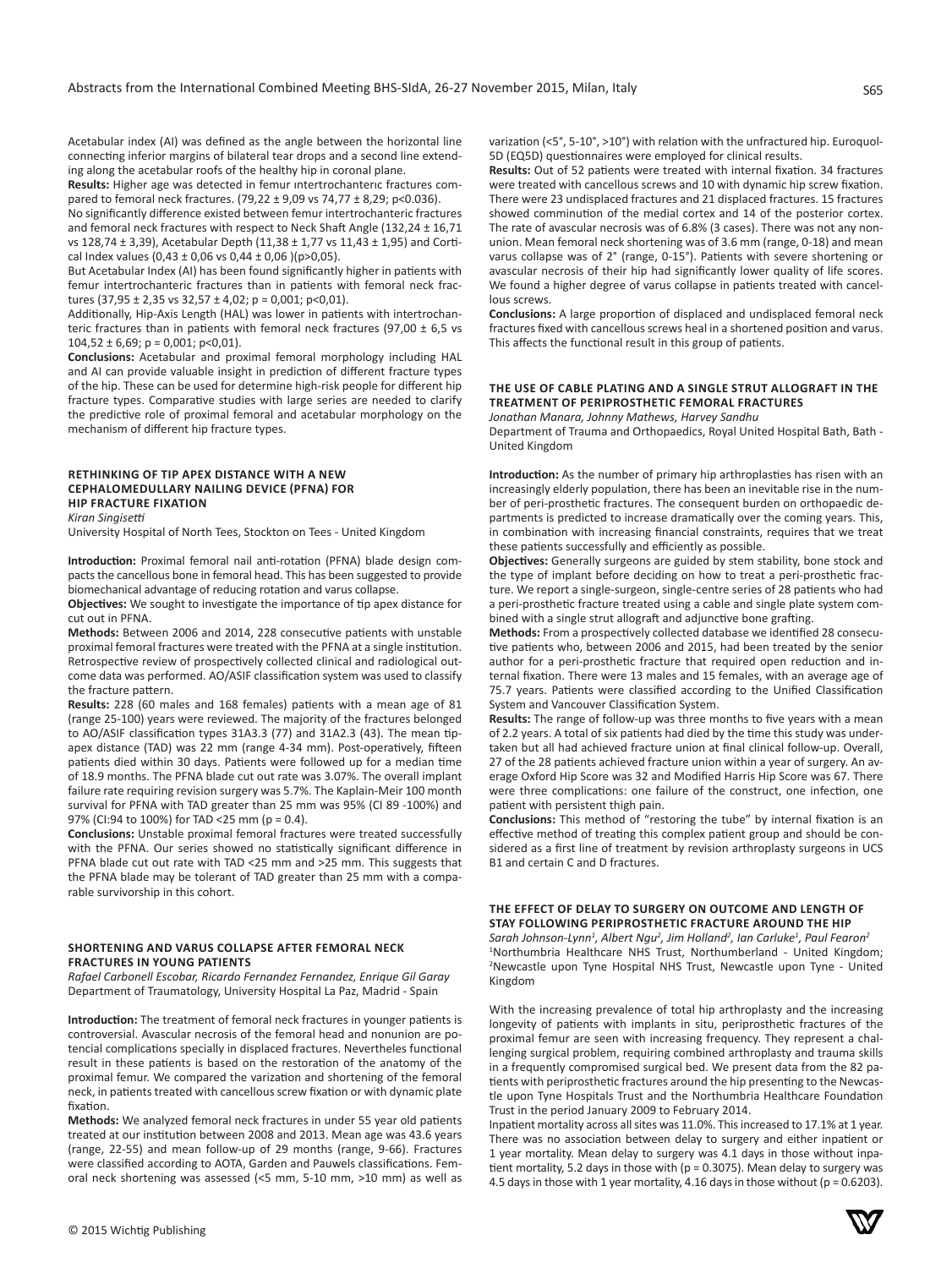The number of post-operative complications was not significantly positively correlated with increasing delay to surgery (Pearson correlation coefficient -0.04437). The mean length of stay was 34.9 days (range 4-136). There was no significant positive correlation between delay to surgery and overall length of stay (Pearson correlation coefficient -0.1191).

It would appear that a delay to order necessary equipment and obtain relevant surgical expertise for the treatment of these complex fractures is safe and not associated with increased mortality, length of stay or post-operative complications.

# **RESIDENTS' SESSION Primary THA and Complications**

## **ITALIAN VERSION OF UNIVERSITY OF CALIFORNIA AT LOS ANGELES (UCLA) ACTIVITY SCORE: CROSS-CULTURAL ADAPTATION**

*Alessandro Calistri1 , Michele Dario Gurzì1 , Luca Di Martino<sup>1</sup> , Marco Bove1 , Koen De Smet2 , Ciro Villani<sup>1</sup>*

1 Department of Orthopaedic and Traumatology, University of Rome "Sapienza", Rome - Italy; <sup>2</sup>ANCA Medical Centre - Ghent, Ghent - Belgium

**Introduction:** Orthopedic outcome measurements have usually focused on objective parameters such as radiographic measures or other technical aspects. However, these parameters are weakly correlated with the outcomes that are most relevant to patients. The UCLA activity score represents a reliable tool for assessing the level of physical activity and the return to sport high functional demand after hip arthroplasty.

**Objectives:** The aim of this research was to evaluate if the Italian cross-cultural adapted version of University of California at Los Angeles (UCLA) activity score is a statistically valid representation of the English version.

**Materials and methods:** We performed a cross-cultural adaptation and translation, as recommend by the World Health Organization and also by Guillemin and Beaton. The study was carried out on 65 patients (all male; mean age 55.86, range: 34-72; mean BMI 31.06, range: 22.21-39.71) suffering from hip arthritis, all of whom underwent hip resurfacing. We have used WOMAC also to assess responsiveness of our Italian version of UCLA.

**Results:** Our version of UCLA activity score has showed an excellent reproducibility (ICC = 0.994; C.I. = 989-997) and a good internal consistency (Spearman–Brown coefficient = 0.754). There was a good correlation between the test and retest results and the questionnaire proved good homogeneity in split-half test. The value of effect size for our version of UCLA activity score was 0.705. The ROC curve analysis has shown a value of AUC of 0.899 (95% CI: 0.83, 0.92) for our version of UCLA activity score and a value of 0.983 (95% CI: 0.99, 0.1) for WOMAC score. The standard error values were 0.032 for UCLA activity score and 0.014 for WOMAC.

**Conclusions:** The Italian version of University of California at Los Angeles (UCLA) activity score showed levels of reliability and validity comparable to the English version.

#### **THE ARTHROPLASTY DISCHARGE SCORING SYSTEM FOR FAST-TRACK TOTAL HIP ARTHROPLASTY: A PILOT STUDY**

Vincenzo Franceschini<sup>1</sup>, Marco Ponti<sup>2</sup>, Dimitri Bartoli<sup>2</sup>, Felicia Soviero<sup>2</sup>, *Andrea Baldini2* 

<sup>1</sup>Department of Orthopaedics and Traumatology, "Sapienza" University of Rome, ICOT, Latina - Italy; <sup>2</sup>Orthopaedics Unit, IFCA Clinic, Florence - Italy

**Introduction:** During the last decade, fast track recovery programs have proven to be effective in total hip arthroplasty (THA) procedure in terms of reduction in length of hospital stay, morbidity, and convalescence. In order to ensure a safe discharge and to avoid early readmissions it is imperative to have well defined discharge criteria. However, there is no consensus regarding the definition of these criteria and there is no score described in literature that could help the clinician to define the time of discharge after a THA procedure.

**Objectives:** The aim of this study was to develop a comprehensive discharge scoring system specifically designed for the hip and knee arthroplasty population, that could guide the clinician in determining the optimal timing of safe discharge after surgery.

**Methods:** The Arthroplasty Discharge Scoring System (ADSS) is a comprehensive score that is based on 3 major criteria: medical status (hemoglobin level, mental wellness, vital parameters 45 percentile of ADSS), functional status (evaluated with a functional scale validated in a previous study 40 percentile of ADSS) and wound status (15 percentile of ADSS). Sixty-seven patients (38 males and 29 females) undergoing THA with a Fast Track protocol between January 2014 and July 2014 were enrolled in this study. The mean age was 62,7 years  $\pm$  9.7 (range 39-79) and the mean BMI was 26.7  $\pm$  4 (range 18.75-38.06). The mean number of major comorbidities was  $1,56 \pm 0.97$  (range 0-3). All the patients underwent the same fast-track recovery program and were discharged if the ADSS was equal or major of 80 percentile. All the patients were clinically evaluated at 20 days, 3 months and 1 year after surgery. Readmissions and early office visits were recorded.

**Results:** Three patients were excluded from the study (two patients refused fast-track program, one patient had a bronchospasm episode during anaesthesia). During the hospital stay, 23 patients presented minor complications (nausea, hypotension, swelling, urinary retention) while 41 patients had no complications. The mean length of hospital stay was  $3.1$  days  $\pm$  0.60 (range 2-3 days). No blood transfusion was required. At the final follow-up no patient had any hospital re-admission because of problems related to the surgery. Only 1 patient declared hospital re-admission because of nephrolithiasis after 3 weeks from discharge. Two patients needed an earlier office visit for pain control advices. The Harris Hip Scale (HHS) increased from a mean value of  $52 \pm 16$  (range 20-90) preoperatively to  $91.41 \pm 4.5$  (range 82-96) 12 months after surgery. The WOMAC score increased from a mean value of 47.54 ± 16.73 (range 10-88) to 5.5 ± 7.84 (range 0-30) 12 months after surgery.

**Conclusions:** The discharge scoring system represents a safe and helpful tool that allows for an earlier patient discharge after THA procedure. The use of this score allows for the majority of patients to be discharged within 3 days after surgery in safe and optimal conditions. From the result of this pilot study it will be possible to quantify the importance of every single item of the ADSS and to generate the final configuration of the score.

## **THE PUGLIA REGISTER OF HIP PROSTHETIC IMPLANTS. A FIVE-YEARS EXPERIENCE**

Giuseppe Maccagnano<sup>1</sup>, Giuseppe Solarino<sup>1</sup>, Simona Mudoni<sup>2</sup>, Maria Teresa Balducci<sup>3</sup>, Cinzia Germinario<sup>2</sup>, Massimiliano Carrozzo<sup>1</sup>, Biagio Moretti<sup>1</sup> 1 Department of Neuroscience and Organs of Sense, Orthopedics Section, Faculty of Medicine and Surgery, University of Bari, Policlinico, Bari - Italy; 2 Department of Biomedical Science and Human Oncology, Faculty of Medicine and Surgery, University of Bari, Policlinico, Bari - Italy; <sup>3</sup>Regional Epidemiological Observatory, Apulia Region, Bari - Italy

**Introduction:** The establishment of registers is now a requirement confirmed by the highest bodies responsible for the protection of public health. In Italy, the National Health Plan 2011-2013 called for the creation of registers of medical devices at higher risk, referring primarily to the implantable prostheses. The high number of joint replacement surgeries performed in our country - about 160,000 each year, with an impact on health care costs amounted to approximately 1.5% of the National Health Fund. In Puglia, a region in the south-est of the Country, with a population approximately of 5 million people, the Register of hip prosthetic implants is occupying a central role in the epidemiological and social care sectors. Set up in 2000, this register has evolved and in 2010 it overcame one of the main problems, also found in other registers, and that is the lack of cooperation of the doctors in preparing the survey data. This result was achieved through the voluntary participation in the registry that mandatory (Article 40 of Regional Law n. 4 of 25 February 2010). The advantage today is to possess a valid, and now fundamental tool for the prevention and protection of public health.

**Methods:** The orthopedic surgeons of the Puglia Units of Orthopaedics and Traumatology, where they are performed implantology prosthetic hip, compiled at the time of patient discharge or transfer to another Unit, a special form of data collection. The completed forms are sent to the Medical Department of the Hospital, who shall collect, verify the correspondence of the same with implantology carried out in the hospital and to send monthly Regional Epidemiological Observatory. The input of data and subsequent statistical analyses were performed by specialized personnel of the Regional Epidemiological Observatory, through the use of STATA software MP11.2.

**Results:** During the period 2010-2014 the Regional Epidemiological Observatory received 21,452 paper forms regarding prosthetic hips. 94.4%

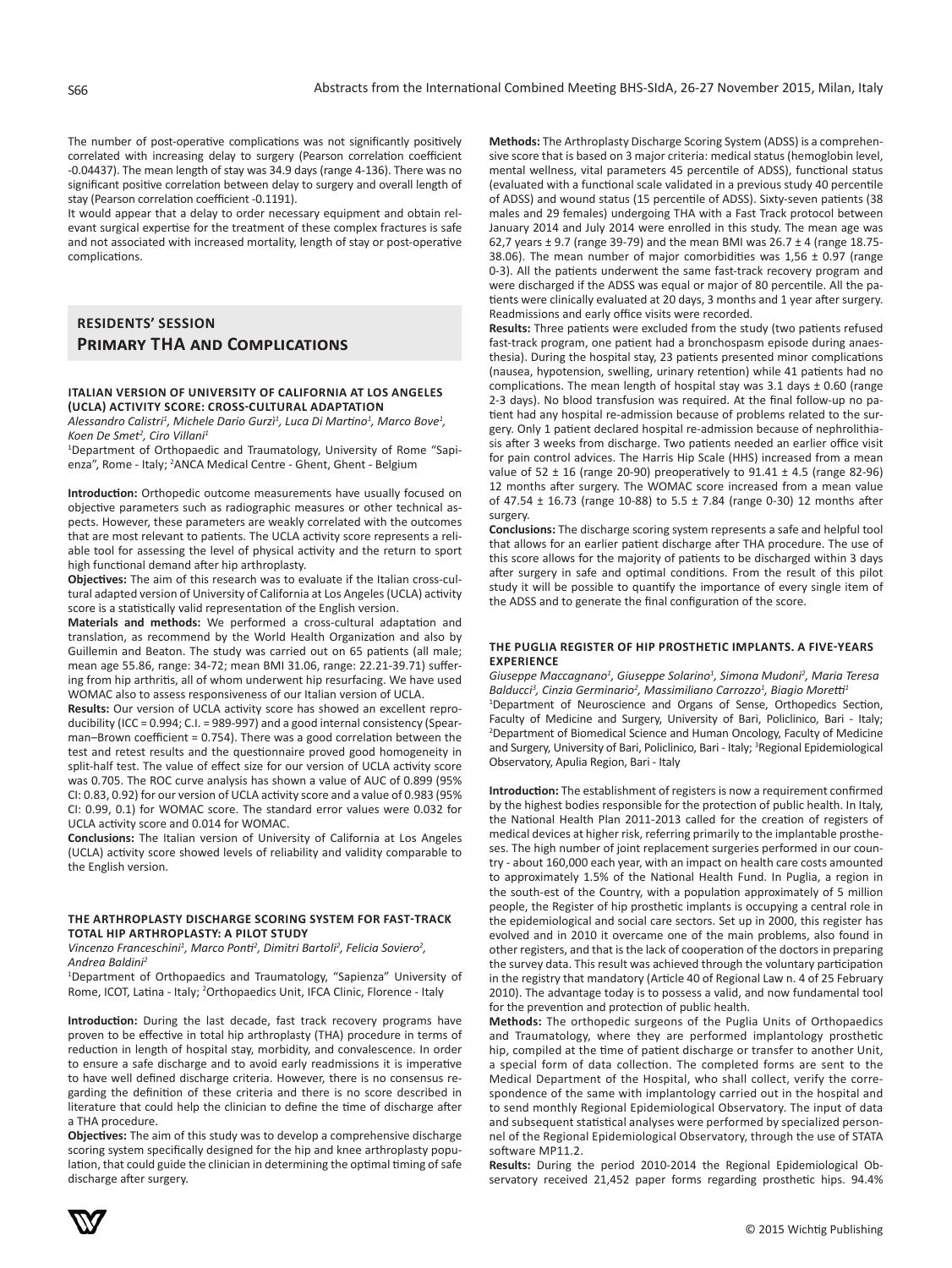(n. = 21,257) of the patients underwent surgery for primary arthroplasty and 5.6% (n = 1,195) for revision. In primary interventions, 13,026 (60.7%) were total hip arthroplasties and 7,231 (33.7%) were hemiarthroplasties. The average age of the patients undergoing hip replacement, involving females in 65% of the cases, was 73 years. The main causes of primary arthroplasty were fractures of the neck of the femur (47%) and primary osteoarthritis (44%); the most frequent cause for revision was aseptic loosening of the cup (28.5% of the cases). The direct lateral approach was reported to be used in 64.8% of the surgeries. 70% of the stems and 82% of the cups had a biological fixation. Polyethilene inlays, coupled with ceramic or metallic heads, were used in 85% of the operations.

**Conclusions:** Data recording of prosthetic hip implants continues to be of fundamental importance both for the patients, who can be traced quickly in the event of suspected complication, and the specialists, who have a considerable amount of information at their disposal.

#### **IS THERE A ROLE FOR THE PERIARTICULAR INJECTION IN DECREASING POST OPERATIVE PAIN AND LENGTH OF INPATIENT STAY IN PRIMARY TOTAL HIP ARTHROPLASTY?**

*Yusuf Mirza, Ashwanth Ramesh, Fares Haddad*

Department of Trauma and Orthopaedics, University College London Hospital, London - United Kingdom

**Introduction:** Total hip arthroplasty (THA) is the most common elective orthopaedic operation in the UK. Demand is set to rise with an estimated 174% increase by 2030.

The duration of inpatient stay represents a significant healthcare cost Enhanced recovery seeks to address this by reducing pain, encouraging mobility. Periarticular injections have been utilised as one such technique to enhance pain relief.

**Objectives:** The primary objective of this review is to systematically review the literature and examine whether periarticular injection in primary THA reduces postoperative pain at 24 hours and facilitates a decrease in hospital inpatient stay.

**Methods:** The Ovid-Medline, EMBASE, CENTRAL & EBSCO bibliographic databases were searched using the terms "total hip replacement", "total hip arthroplasty" and "periarticular injection". Articles written in English & examining the effect of periarticular injection in primary THA population were included. Index procedures other than THA or a periarticular injection in the form of a continuous infusion post operatively, were excluded. Two independent reviewers using a standardised form extracted the data. Primary outcomes included visual analogue scale measurement of pain at 24 hours & average opioid consumption secondary to breakthrough pain at 3 days. The secondary outcomes included the average length of hospital stay after THA. **Results:** 6 randomised controlled studies (RCTS) were identified, 4 studies were of evidence level 1 whilst 2 had evidence level 2. Our results demonstrate no difference between control and study groups in terms of post operative pain at 24 hours,  $p = 0.78$ , average length of stay,  $p = 0.87$ , or morphine consumption  $p = 0.66$ .

**Conclusions:** Our meta-analysis does not support the notion that the periarticular injection promotes a reduction in postoperative pain at 24 hours neither affects opioid consumption nor length of inpatient stay. However study quality is low and further prospective RCTs are required to validate these results.

**HIP DIRECT ANTERIOR APPROACH – A NATURAL EVOLUTION. FROM WATSON-JONES TO ANTERIOR APPROACH WITH BIKINI LINE INCISION** *João Esteves, Pedro Simas, José Pinto, João Protásio, Ricardo Ferreira, Mário Tapadinhas*

Department of Orthopedics and Traumatology, Almada - Portugal

**Introduction:** Several surgical approaches are used in a total hip replacement surgery. Within this diversity of approaches there seems to be no superiority of one over another in terms of medium to long term results and classically is stated that the best results outcome using the approach that is commonly used by the surgeon. With the surgical techniques evolution towards minimally invasive surgery and with the achievement of total hip replacement surgery in patients increasingly young, the degree of achievement of results was clearly modified in the last decade as such did the ways to the several approaches. The anterior approach is a true minimally invasive (mini incision)

approach with the patient supine positioning that facilitates the correct placement of the implants. This position is less susceptible to variability (in the position of the hip) of the lateral decubitus.

**Objectives:** In this paper the authors seek to show their experience in the transition from an anterolateral approach to an anterior one, as well as the description of the surgical technique used in total hip arthroplasty.

**Methods:** During 20 years it has been used the Watson-Jones approach in supine position using fluoroscopy. Despite the good results (low dislocation rate and low rate of revision) the authors sought to optimize its results mainly due to iatrogenic lesions of the middle gluteal, trochanteric bursitis and the need for transfusion support in the vast majority of patients. In 2012 they began to use ASI approach (anterior supine intermuscular) and exposing the femur was found to be difficult. This difficulty resulted in frequent iatrogenic lesions of the tensor fasciae lata muscle, with few repercussions in function, but important ones in postoperative transfusion support and pain. Concerning this, the authors changed their approach, and instead of using the interval between the sartorius and the tensor fasciae lata (ASI), they began to use the lateral inter-muscular interval to the tensor fasciae lata. With an incision above the tensor, just similar to the ASI approach but spreading it in the middle and not laterally. This resulted in a better and easier femur exposure, without muscular iatrogenic injuries and a greater protection of the lateral femoro-cutaneous nerve. In 2013 the authors began using this approach but with a skin incision following the skin tension lines in the extension of the inguinal crease (bikini).

**Results:** Since the authors started using the bikini incision in supine position using fluoroscopy that they found some differences in relation to the previous approach. There is a reduced need for postoperative analgesia; no need for transfusion support; standing up in the first 24 hours; discharge on the third postoperative day without limitations in sitting and lying down (without the necessity of toilet lifts or pillows between the legs to sleep); march with just the 2 crutches during 2/3 weeks and without crutches 4/6 weeks; return to work in 12 weeks; greater satisfaction with the cosmetic of the scar (almost indistinguishable).

**Conclusions:** The ideal approach is the one that best takes into account the patient's expectations, in terms of satisfaction, and that allows the surgeon to place with ease and accuracy the implants to avoid complications and that allows a functional "joint" and with the greatest longevity possible. The anterior approach by bikini incision facilitates exposure of femur and increases the degree of patient's satisfaction. The inter-muscular approach allows better control of pain, of hematic loss and optimizes the function. The supine position facilitates the use of fluoroscopy thereby allowing precise placement of the acetabular component, stem scaling and control of dysmetria and off-set, that are fundamental to obtain a natural and durable as possible ioint.

## **REVISION TOTAL HIP ARTHROPLASTY: DIAGNOSING PROSTHETIC JOINT INFECTION, IS HIP ASPIRATION CULTURE STUDY USEFUL?** *Ajay Radhakrishnan, Akmal Turaev, Ahmed Fadulemola, Hajime Nagai,*

*Peter Kay* Department of Orthopaedics, Wrightington Wigan and Leigh NHS Trust,

Wigan - United Kingdom

**Introduction:** A total of 89,895 Total Hip Replacements (THR) are done every year in UK (NJR, 2014). There is a predicted increase in the number of procedure by 0.6%. An increase in primary arthroplasty has predictably increased the need for revision. Hip aspiration study (HAS) is done before the revision surgery to guide the surgeons in diagnosis and the use of appropriate antibiotic in case of suspected prosthetic joint infection (PJI).

**Objectives:** HAS necessitates patient to be admitted for a day, involves a lot of multidisciplinary team effort and planning before the procedure. The study was planned to see if there is any justification to the added cost and logistic for the HAS in cases of suspected PJI.

**Methods:** Retrospective analysis of data of patients who had revision THR in 2014. The data were collected from electronic patient records. Of 286 patients who underwent revision THR, 51 patients were subjected to hip aspiration for suspected infection. 3 patients (6.25%) had dry tap, so a total of 48 patients were included in the study.

**Results:** 3 patients (6.25%) were aspirate positive, intraoperative culture positive and treated with antibiotics. True positive was 3(6.25%). 45 patients had negative aspiration culture (93.75%). 21 out of the aspirate negative patients were intraoperative culture positive, so false negative was 21 (43.75%). True negative was 24 (50%). Sensitivity of hip aspiration study in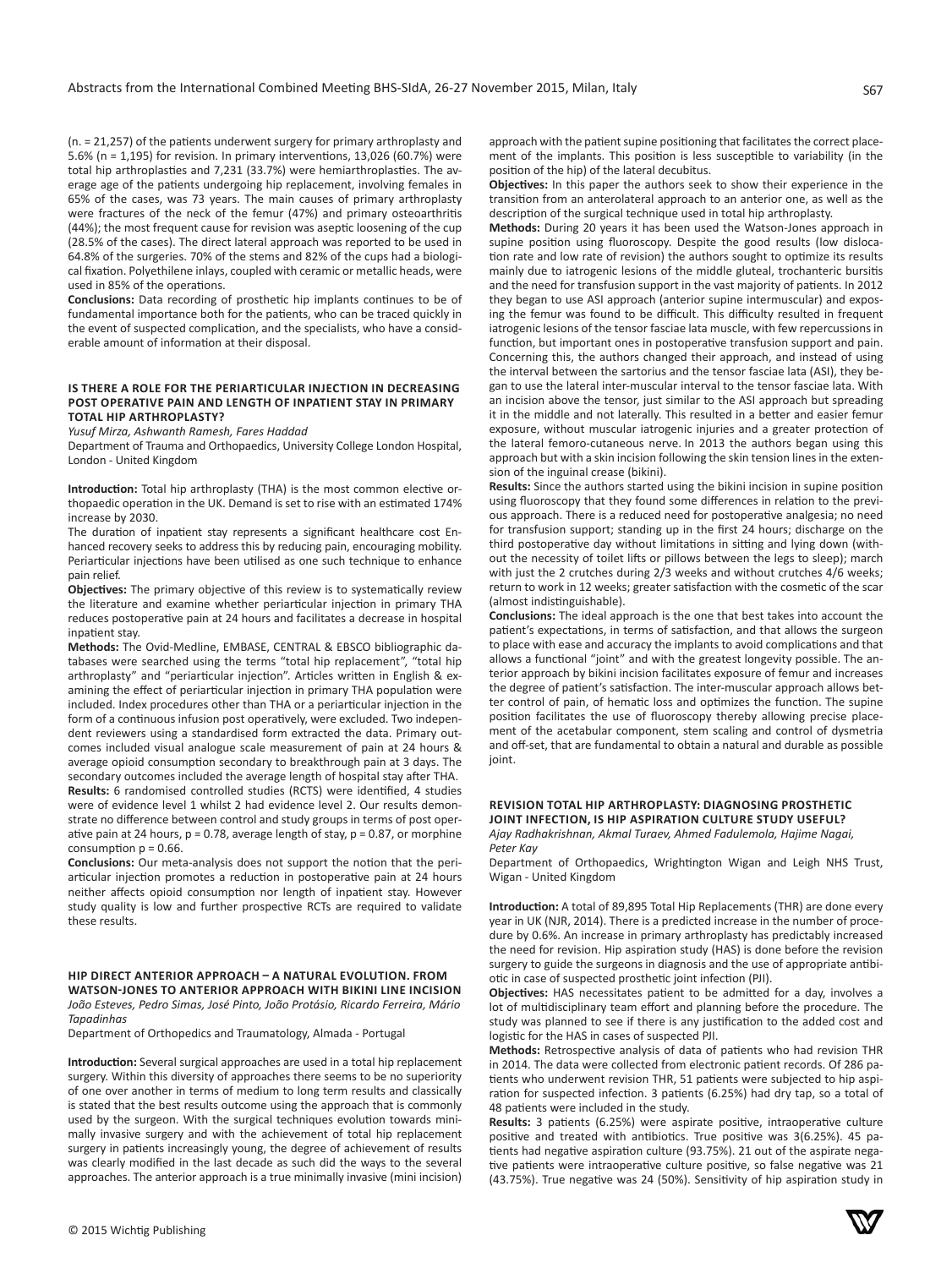our series is 12.5%, specificity is 100%. Positive predictive value is 100% but negative predictive value is 53.33%

**Conclusions:** Diagnosis of prosthetic joint infection can be challenging. Our series of hip aspiration studies for PJI showed low sensitivity and low negative predictive value. The results were not encouraging to consider hip aspiration culture study as a routine diagnostic procedure for PJI. Considering the small number of patients in our study more research with larger series would be needed to validate this claim.

## **THE USE OF SYNOVASURE® PJI IN THE DIAGNOSIS OF PERIPROSTHETIC JOINT INFECTIONS: FIRST EXPERIENCES**

*Filippo Randelli, Sara Favilla, Marco Brioschi, Daniela Maglione, Claudio Galante, Fabrizio Pace, Ornella Visentin, Pietro Randelli* IRCCS Policlinico San Donato, Milan - Italy

**Introduction:** Periprosthetic joint infection (PJI) is considered one of the most feared causes of implant failure. In the diagnostic workup are often used test with a low specificity or sensitivity. The alpha-defensin is an antimicrobial peptide released by neutrophils in response to pathogens and it is an ideal biomarker for the diagnosis of PJI. It is now possible to verify the presence of alpha-defensin in periprosthetic synovial fluid with an ELISA (Synovasure® PJI, Zimmer) that provides results in 10 minutes, with a sensitivity of 97% and a specificity of 96%, without being affected by systemic inflammatory diseases or by the assumption of antibiotics.

**Objectives:** The purpose of this study is to assess the applicability and reliability of Synovasure® PJI, correlating its results with microbiological analyzes, laboratory tests and imaging studies of the patient.

**Materials and methods:** The test can be performed either during surgery or during the diagnostic iter, through the execution of an arthrocentesis. The synovial fluid is partly used for Synovasure® PJI and partly put in culture for microbiological analyzes.

**Results:** Up to now we have full results in 10 patients (11 implants). In four cases, the test showed the presence of alpha-defensin in the synovial fluid, while in seven cases the test results were negative. In case of negative test culture of synovial fluid showed no growth of microorganisms that could indicate the presence of false negatives. All patients with positive test have arthrocentesis positive for pathogenic microorganisms.

**Conclusions:** New synovial markers such as alpha-defensin and rapid ELISA tests for their dosage open new horizons in the diagnosis of periprosthetic infections.

Thanks to the quick response and the ease of execution the test can be used both during the diagnostic iter and during the revision surgery helping the orthopedic to apply the most appropriate measures to each case.

## **ATYPICAL THR INFECTIONS, MANAGEMENT**

#### *Ana Façanha*

Department of Orthopedics, ULS NE, Macedo de Cavaleiros - Portugal

Periprosthetic joint infections are one of the most dreaded and complex complications of total joint arthroplasty, with fungal infection accounting for less than 1% of the cases. Treatment is challenging due to the lack of scientific evidence.

We report a case of a Candida albicans total hip arthroplasty (THA) infection and performed a review of the literature.

We report a case of a 79-year-old woman with an early THA infection (less of one month) from the primary surgery.

She presented with pain and serous drainage from the operative wound and for that was submitted to surgical debridement and revision of polyethilene. Cultures where taken (sterile) and empirical vancomicin and rifampicin treatment was initiated.

Because of persistent complains and drainage, the patient was submitted to another surgery. Cultures were taken at the time of surgery. A cement spacer impregnated with gentamicin was placed after implant removal.

Cultures isolated Candida albicans. In light of this new evidence fluconazole was added to the previous scheme.

After introduction of fluconazole, the clinical evolution was good. Drainage stopped 1 week after, and the wound closed. The inflammatory markers became normal shortly after. Leg pain became better.

The patient was given oral suppressive treatment with fluconazole and was discharged, weight bearing as tolerated.

A total of 4 months of treatment is programmed with close follow-up, until the second staged revision is programmed.

Prosthetic fungal infections are rare with most of the published articles being case reports.

A substantial delay in diagnosis may occur because culture results are sometimes interpreted as contamination and there is a need for obtaining multiple samples, prolonged culture, and special staining.

The best results are being reported with a long period of oral antifungal treatment and a two staged joint revision but there is an absence of standardized clinical and evidence-based treatment guidelines

#### **UNCOMMON SURGICAL SOLUTIONS TO TREAT LOWER LIMBS DISMETRIES EXCEEDING 4 CENTIMETERS, SUBSEQUENT TO MULTIPLE PROSTHETIC FAILURES**

*Luca La Verde, David Ortolà Morales, Domenico Fenga, Alessandra Merenda, Giorgio Miloro, Michele Attilio Rosa*

Scuola di Specializzazione in Ortopedia e Traumatologia, Università degli Studi di Messina, Messina - Italy

**Introduction:** Multiple prosthetic revisions represent a complex field in Orthopaedic practice. Surgeons should manage in the same time various complications related to previous prosthetic failures, such as infections, postsurgical dysmetries, inadequate bone stock.

**Objectives:** Aim of this work is to present new technological solutions available for selected patients affected by lower limb discrepancy exceeding 4 cm, secondary to multiple prosthetic failures.

**Methods:** Authors present two uncommon technological solutions to treat lower limbs dismetries exceeding 4 centimeters, subsequent to multiple prosthetic failures. One patient received a prosthesis with iliac stemmed cup, the other a femoral electromagnetic expandable prosthesis.

**Results:** One patient recovered 5,5 cm over 7 of femoral dismetry; in the other the unadequate acetabular bone stock was compensed with a modular prosthesis. None reported intraoperative and postoperative complications. At last follow up (4 years) the lower limbs alignement was maintained, allowing the patients return to autonomous deambulation. Radiological findings show no peri-prosthetic loosening or mobilization.

**Discussion:** In selected cases, adoption of innovative surgical solution allowed to restore the limb length, avoiding amputation. Despite multiple prosthetic failures and several related complications, patients regained lower limb deambulative functions.

**Conclusions:** The described surgical solutions are characterized by elevate costs. An accurate patient selection, allows to limitate adoption of these technological prosthesis in cases which can not be treated otherwise in a cheapest manner. In the described cases, the adoption of these prostheses allowed to treat severe lower limb dismetries.

# **RESIDENTS' SESSION Primary THA and Tribology**

**BODY MASS INDEX, WOUND FAT DEPTH AND RADIOGRAPHIC ACETABULAR INCLINATION IN TOTAL HIP ARTHROPLASTY** *Owen Diamond, Eddie McKeever, David Beverland* Musgrave Park Hospital, Belfast - United Kingdom

**Background:** The prevalence of being overweight (BMI>25) and of obesity (BMI>30) is increasing in the general population. Associations have been made between being overweight and the incidence of osteoarthritis and the need for arthroplasty surgery for large joints. In particular THA is considered particularly challenging in obese patients due to the difficulty with acetabular exposure and acetabular component placement. There is evidence that component malposition and in particular a high acetabular inclination is associated with an increased risk of complications and a poor outcome after THA. The aim of this study was to investigate if patient BMI or the fat depth of the hip wound were a risk factors for a high acetabular component inclination following THA.

**Methods:** A systematic review and critical appraisal of relevant identified literature was performed to assess what other studies had found on the affect

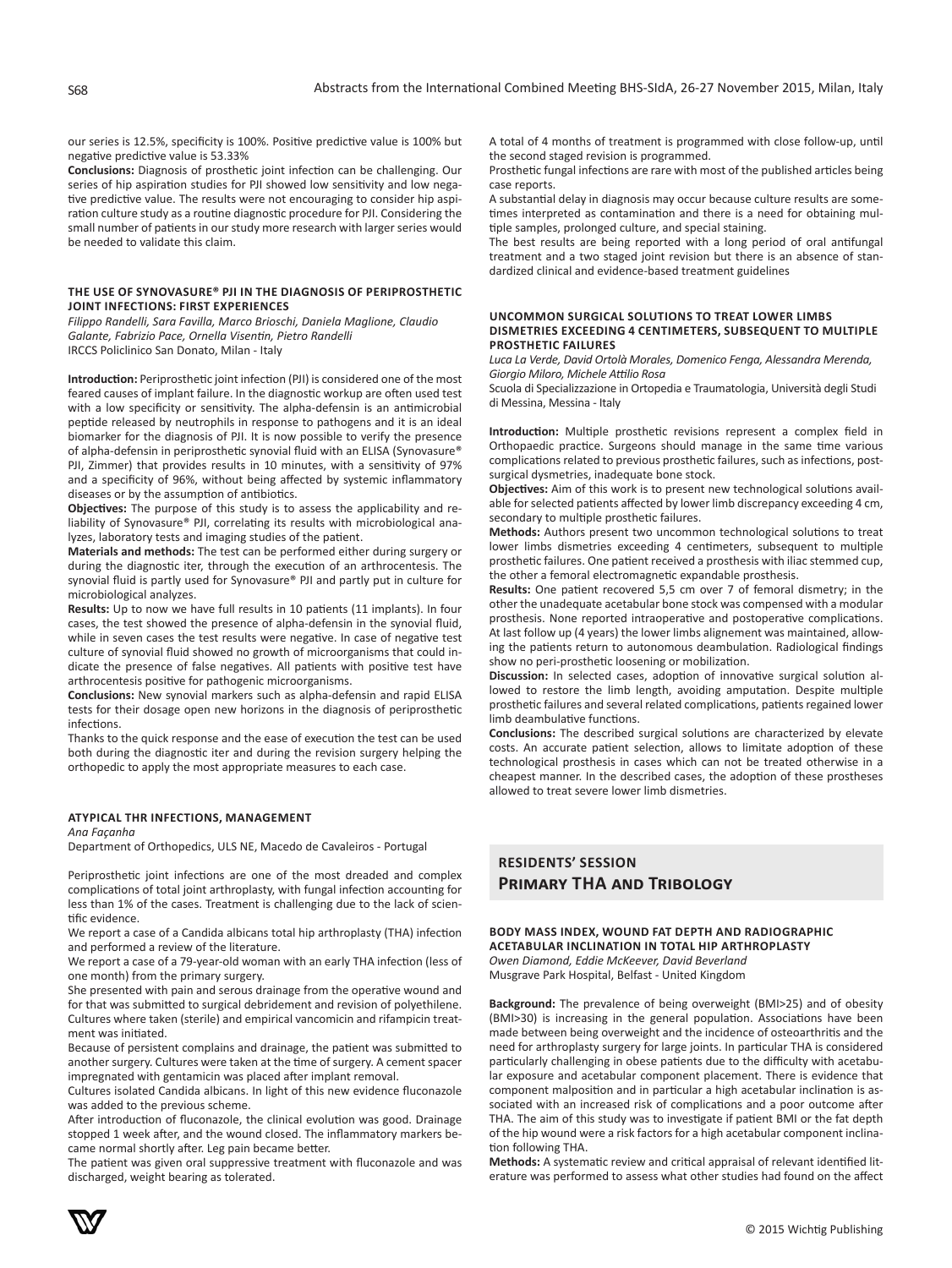of BMI or Fat depth on component orientation. Retrospective analysis of a consecutive series of 311 THA patients was then performed collecting their pre-op BMI, intraoperative hip wound fat depth and measuring the inclination of the acetabular component on the postoperative check x-ray. In all cases the acetabular component was inserted using a straight handled introducer through wound lengths which range from 12-14 cm. Analysis was then performed to assess if increasing BMI or fat depth were risk factors for a high acetabular inclination.

**Results:** The literature review found mixed results with only two out of the six papers finding a statistically significant effect of BMI on component orientation. No studies were identified that measured the effect of wound fat depth on component orientation. In our own study only weak correlations were found in the Pearson's Correlation analysis showing an  $R_2$  value of 0.08 for BMI and 0.035 for fat depth. An independent *t*-test showed that the mean acetabular component inclination was higher for patients with a BMI of 25 kg/m<sup>2</sup> or more (mean = 42.44 $^{\circ}$ ) compared to patients with a normal BMI  $(mean = 39.09°)$  (P = 0.026).

**Conclusions:** Obesity is an increasing problem for hip arthroplasty surgeons and optimal component orientation is vital to give the patient the best chance of a good outcome from surgery. BMI appears to be a greater risk factor than wound fat depth for a high acetabular inclination after surgery. This suggest that the problem may not be as simple as impingement of the introducer handle on the soft tissue in obese patients and findings may be related to the movement of the pelvis during surgery.

#### **METAL ON METAL TOTAL HIP REPLACEMENT: OUR EXPERIENCE AT MID-TERM FOLLOW-UP**

*Salvatore Gioitta Iachino, Vito Pavone, Luciano Costarella, Francesco Roberto Evola, Sergio Avondo, Giuseppe Sessa* Azienda Ospedaliera Universitaria Policlinico Vittorio-Emanuele, Clinica Ortopedica, Catania - Italy

**Introduction:** The metal-on-metal in hip arthroplasty is the result of over one and a half decades of research, from which, in 1988, the acetabular component Durom® (Zimmer USA) originated and employed, designed for patients with high functional requirements so as to guarantee preservation of bone stock, a high range of motion and a long-lasting implant. Although wear debris is lower to that found in implants made of other materials, recent studies have, however, underlined the risk of possible local and systemic (A.R.M.D.) toxicity, mediated by immunological and non-immunological mechanisms. The literature is controversial and the scientific debate is still open.

Aim of the present study was to assess the state of health of patients who have undergone metal-on-metal hip replacements, by means of radiological and clinical assessments and of evaluation of heavy metals in blood and urine.

**Materials and methods:** The study group consisted of 13 patients (9 male and 4 female, aged between 35 and 75) who underwent hip replacement surgery between January 2005 and December 2007 with metal on metal Durom® components. The clinical follow-up obtained by using the Merlè-D'aubigne Postel (MDP) score, and radiological evaluations, were carried out at 1, 3 and 6 months during the first year, and successively, annually. During 2014-2015 all the patients were called to undergo radiological and clinical studies, and evaluation of chromium and cobalt levels. The mean follow-up was 9 years (range 10-8 years).

**Results:** The radiological follow-up showed 12 patients with a stable implant and no signs of loosening, periprosthetic osteolysis or tissue reactions. Clinical evaluation showed average MDP values of 12 (excellent rating). The relative average blood values for chromium and cobalt was 5.19 µg/L and 4.36 µg/L respectively, whilst urinary values were 4.01 µg/L and 6.83 µg/L. One failure case with metallosis was recorded and required subsequent revision.

**Discussion:** According to our results, blood and urinary concentrations differed somewhat from the average values reported in literature  $(2 \mu g/L)$  in non-mobilized prosthesis), which, instead, referred cases of systemic toxicity with levels above 200 µg/L. All studies, however, confirm that stationary values are reached in 1-2 years.

**Conclusions:** The follow-up of the present study shows the good results of the implant in the medium term; local and systemic toxicity has been not observed according to the normal blood-chemical values and absence of systemic pathologies. Moreover, the heavy metal values were similar to those reported in the literature. Strict long term monitoring and observational epidemiological study are worthwhile.

## **METALLOSIS IN TOTAL HIP ARTHROPLASTY: AN EXPERIMENTAL COMPARATIVE STUDY IN THREE DIFFERENT BEARINGS**

*A. Zaia, L. Todros, A. Pozzuoli, A. Berizzi, R. Marin, C. Iacobellis* Clinica Ortopedica, Università di Padova, Padova - Italy

**Background:** The total hip arthroplasty with metal-on-metal bearings, especially when using large diameter femoral head, has already aroused problems of biocompatibility in 2010 for the high rates of revision to shortmiddle term and the numerous cases of Adverse Reaction to Metal Debris (ARMD). The interpretation of metal ion concentrations and their role in clinical management of patients with metal-on-metal implants is still controversial.

**Objectives:** This is a prospective and comparative study investigating patients with 3 different kinds of bearings: Metal-on-Metal, Ceramic-on-Ceramic and Tribofit<sup>®</sup>. The blood and urinary levels of metallic ions have been compared considering the three groups of prosthesis, analyzing the correlations between the concentrations of the metallic ions and various mechanical and bioclinical parameters, in order to identify the patients with greater risk of ARMD. Therefore it's necessary to monitor these patients on a long term follow-up with the aim to identify an increased risk of metal ion release and if these blood and urinary levels measured change over time and if/how they are influenced by renal function.

**Methods:** This study involved 127 patients: 52 with MoM THA, 25 with Tribofit THA and 50 with CoC THA. Blood and urine metal ions levels were assessed and patients were evaluated with orthopedic examination, Harris Hip Score (HHS), SF-36 and with standard Radiography in anterior-posterior and lateral projections. Patients with MoM and Tribofit bearings were followed with follow-up at 2 years with checks every 6 months, while the CoC group, as control group, was followed for 2 years as well but with a check-up at recruitment and at 24 months. Patients at high risk for metal ion release had also additional assessments on a quarterly basis from recruitment.

**Results:** All types of arthroplasty are well functioning; HHS and SF-36 did not demonstrate statistically significant differences among the three prosthetic types. The protocol for patients monitoring was effective and allowed to identify 3 cases of ARMD in the MoM group at an early stage; these patients underwent prosthesis revision. The levels of metal ions were statistically higher in the MoM than Tribofit and CoC arthroplasty, but we haven't identified certain correlations between the mechanical and bio-clinical parameters and the increased risk of high release of metal ions. The measurement of urinary Chromium and Cobalt ions was also more related to the relative blood levels when corrected by creatinine.

**Conclusions:** The decisional algorithm used during the follow-up was effective and identified patients with ARMD in the MoM group at an early stage. Cobalt and Chromium ions release from MoM implants was significantly higher than the other two groups; however the research of mechanical and bio-clinical parameters that can predict in advance the failure of the prosthesis didn't lead to unequivocal conclusions. The end of the two-year follow-up of all patients recruited will be useful for a better interpretation of these preliminary data. As regards the risk - benefit ratio among the three types of prosthesis considered, the Tribofit prosthesis performed poorly from mechanical and functional point of view, so even today the prosthesis with CoC bearing is indicated in the elderly as well as in patients with less than 70 years, because of the disadvantageous risk - benefit ratio of the MoM bearing despite its greater resistance.

#### **THE DIRECT ANTERIOR APPROACH TOTAL HIP ARTHROPLASTY LEARNING CURVE: EVALUATION OF THE FIRST 70 CASES** *Nejc Kurinčič, Kristjan Cerneka*

Valdoltra Orthopaedic Hospital, Ankaran - Slovenia

**Introduction:** The direct anterior approach (DAA) for total hip arthroplasty (THA) has the advantages of using intermuscular and internervous planes which allows faster recovery, less pain after surgery and low dislocation rates. However there is some concern about long learning curve and the high number of complications induced by the technique.

**Objectives:** The aim of this study was to prospectively analyse the learning curve for the DAA performed by a single surgeon experienced in direct lateral approach.

**Methods:** 70 consecutive patients underwent DAA THA on standard operative table from November 2014 till august 2015. There were 67 primary arthroses, 2 avascular necrosis and 1 femoral neck fracture. 36 patients were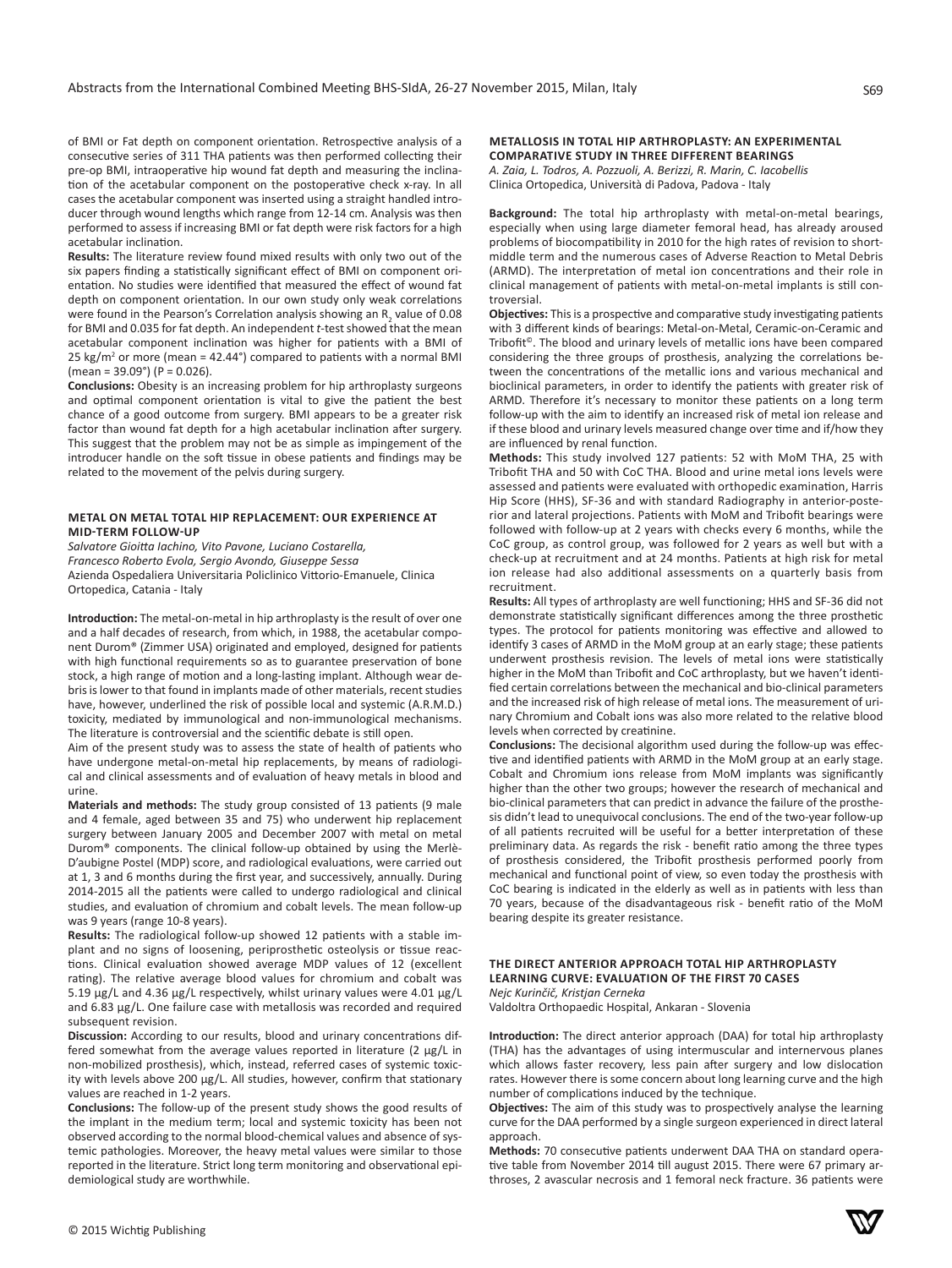treated with Biomet Exceed Exeption, 23 with Zimmer Allofit Fitmore and 11 with DePuy Pinacle Corail prosthesis type. Operating time, blood loss, number of transfusions, peri-operative complications and hospitalisation time were assessed. Patients were evaluated with the Harris Hip Score (HHS) before, 1 and 3 months after surgery. Radiographs were done immediately after surgery and at the follow-ups, in order to assess positioning of the components. The average follow up period was 5 months.

**Results:** Average operating time was 76 min (range 45-115 min), blood loss 371 ml (range 100-900 ml), number of transfusions 0.5 (range 0-4) and postoperative hospitalisation 5.3 days (range 3-26 days). We had 5 major surgical complications: early deep infection, intraoperative calcar fracture, dislocation, partial n. femoralis palsy and femoral component subsidence. HHS improved from 56 preoperatively to 85 at 3 month follow-up. Average cup inclination was 43° and anteversion 15°.

**Conclusions:** Graphical analysis of the results showed that we have reached the learning curve plateau. Comparison with the data available in the literature is satisfying, so we will continue to use DAA as our main approach for THA.

## **IS MINIMALLY INVASIVE ANTERIOR APPROACH TO THE HIP RELATED TO HIGH RISK OF HETEROTOPIC OSSIFICATION? A CLINICAL AND RADIOGRAPHIC ASSESSMENT**

Marco Basso<sup>1</sup>, Matteo Formica<sup>1</sup>, Chiara Concina<sup>2</sup>, Vincenzo Alecci<sup>2</sup>, *Francesco Maria Franchin1* 

1 Clinica Ortopedica - IRCCS Azienda Ospedaliera Universitaria San Martino – IST, Genova - Italy; <sup>2</sup>Ospedale San Polo, Monfalcone - Italy

**Introduction:** Giving the increasing request for tissue-sparing surgery, which is the best surgical approach for total hip replacement, is object of debate. One of the main concerns is: are they really respectful of muscle tissues? Periprosthetic heterotopic ossification (HO) is considered as an indirect sign of muscle damage.

**Objectives:** The aim of this study is to evaluate the incidence of heterotopic ossification using the minimally invasive direct anterior approach (DAA) to the hip. We evaluated clinical and radiological outcomes as well as the relationship with the type of stem used.

**Methods:** 203 patients, who underwent to total hip arthroplasty using DAA, were evaluated at least after 10 months from the operation. A clinical and functional assessment was performed using pre and postoperative Visual Analogue Scale (VAS) and Harris Hip Score (HHS). A *t*-score statistics was used. The evaluation has been completed with the research of HO at the pelvis radiographs. HO was classified according to Brooker's. Patients were also divided in three groups in relation to the type of stem: straight, anatomical and short stems.

**Results:** HO was observed in 44/203 patients (21.6%). 13.6% was classified as "mild/moderate" and 86.4% as "severe". There was no relationship between clinical results and severity of HO. As regards the type of stem, straight stems developed HO in 26.4% of cases, mini stems in 25.8% and anatomical stems in 17.0% (p>0.05).

**Conclusions**: Incidence of HO using DAA is slightly lower than traditional approaches. We have not noticed a statistically significant reduction in developing HO using short stems and no relationship between HO severity and clinical outcome was observed.

## **CLINICAL AND FUNCTIONAL OUTCOMES FOLLOWING PRIMARY TOTAL HIP REPLACEMENT USING A MINIMALLY INVASIVE LATERAL APPROACH**

*Sam Jain1 , Daniel Leeder2 , Numan Shah1 , Amin George2* 

<sup>1</sup>Department of Trauma and Orthopaedic Surgery, Leeds General Infirmary, Leeds - United Kingdom; <sup>2</sup>Department of Trauma and Orthopaedic Surgery, Calderdale Royal Hospital, Halifax - United Kingdom

**Introduction:** In order to improve patient outcomes and satisfaction rates, minimally invasive surgery (MIS) for total hip replacement (THR) has been introduced and is increasing in popularity. However, current MIS techniques involve specialist instrumentation and unfamiliar approaches which require substantial training.

**Objectives:** The aim of this study was to evaluate the clinical and functional outcomes of patients undergoing THR via a simple MIS modification of a familiar lateral approach to the hip without the use of specialist equipment.

**Methods:** A retrospective review of 65 consecutive patients undergoing THR for degenerative arthritis via a MIS lateral approach between 2011 and 2012 was performed. Primary outcome measures were the Oxford Hip Score and Visual Analogue Score. Secondary outcome measures were operating time, blood loss, length of hospital stay and complications.

**Results:** Data for 51 patients was available at a mean follow-up of 28 months (range, 18-40 months). Patient demographics include a mean age of 74 years (range, 51-92), 45 female patients, 37 right-sided THRs and 49 cemented THRs.

The mean Oxford Hip Score was 45 out of 48 (range, 38-48) and the mean Visual Analogue Score was 0.5 out of 10 (range, 0-5). The mean operating time was 108 minutes (range, 50-165). Blood loss was estimated by a mean drop in haemoglobin by 26 mg/dL (range, 9-46), a mean drain output at 24 hrs of 253 mls (range, 30-600) and transfusion requirement in six patients (9%, mean 2.5 units). Mean hospital length of stay was 5.6 days (range, 2-21). Overall, there were 3 complications (4.6%), which included a symptomatic deep vein thrombosis, a chest infection and a sciatic nerve palsy. There were no re-operations or revisions for any cause.

**Conclusions:** The results of this study confirm that our technique provides excellent functional outcomes and pain relief. In addition, the results show that this is a safe approach with an acceptable hospital length of stay and complication rate.

#### **EARLY RESULTS OF A CONSERVATIVE HIP STEM**

*M. Rizzo, A. Bernasconi, S. Cerbasi, P. Recano, G. Grillo, M. Mariconda* Clinica Ortopedica, Università Federico II, Napoli - Italy

**Introduction:** Different conservative stems are available for primary cementless total hip arthroplasty (THA). The aim of this preliminary study is to assess short-term results of the GTS femoral stem (Biomet) for THA.

Patients and methods: For this retrospective study of prospectively collected data, 40 patients (28 males, 12 females) who received a THA with a GTS femoral stem from 2011 to 2013 were evaluated. The mean age at the time of surgery was 48.5 years (range 31-81). All patients were operated by one surgeon with a postero-lateral approach. Etiology: 30 osteoarthritis (19 primary, 6 post-traumatic, 5 post-dysplastic) and 10 AVN of the femoral head. A press-fit hemispheric titanium acetabular component was used in all cases. Tribology: 32 ceramic on polyethylene, 8 metal on polyethylene. The mean follow-up was 26.3 month (range 15-40 months). All patients were assessed preoperatively and at the last follow-up with two patient-oriented instruments, the Harris Hip score (HHS) and WOMAC questionnaires. As a part of routine care, radiographs were obtained preoperatively and at set intervals (One day postoperative, 6 months postoperatively, 1 year postoperatively, and annually thereafter) and evaluated for any radiolucencies or osteolysis in Gruen zones, heterotopic ossifications (Brooker scale), and stem subsidence. **Results:** The mean HHS increased from 44 points (range 17-61) before surgery to 91.3 points (range 82-99.7) at the last follow-up (P<0.001). The disability according to mean WOMAC Score decreased from 61.8 before surgery (range 32-100) to 9.2 (range 0-47) at the final follow-up (P<0.001). Thirtyeight patients (95%) were fully satisfied with their result. The radiographic analysis at the last follow-up showed non-significant radiolucencies (less than 1 mm of width) in 3 cases (2 Gruen zone 1 and 1 in Gruen zone 5). Heterotopic ossification was present in 1 hip (Brooker 1). No stem showed subsidence of more than 5 mm at the time of final follow-up. No implant-related complication was diagnosed in this series. No implant showed radiographic loosening or was revised for any reason.

**Conclusions:** Short term subjective clinical outcomes and radiographic results of the GTS femoral stem are excellent and comparable with published data for contemporary cementless stems. The level of post-surgical satisfaction was high in this study group.

#### **NEW DESIGN FOR DOUBLE TAPERED STEM (MODULUS R): PRELIMINARY RESULTS**

*Antonio Padolino1 , Loris Perticarini<sup>1</sup> , Francesco Benazzo2*

<sup>1</sup>IRCCS Policlinico S. Matteo, Pavia - Italy; <sup>2</sup>Direttore Ortopedia e Traumatologia - IRCCS Policlinico S. Matteo, Pavia - Italy

**Introduction:** The project of a modular, double-tapered stem born from the need to obtain primary stability and correct osseointegration in patients with developmental hip dysplasia, or proximal femoral dysmorphism requiring a

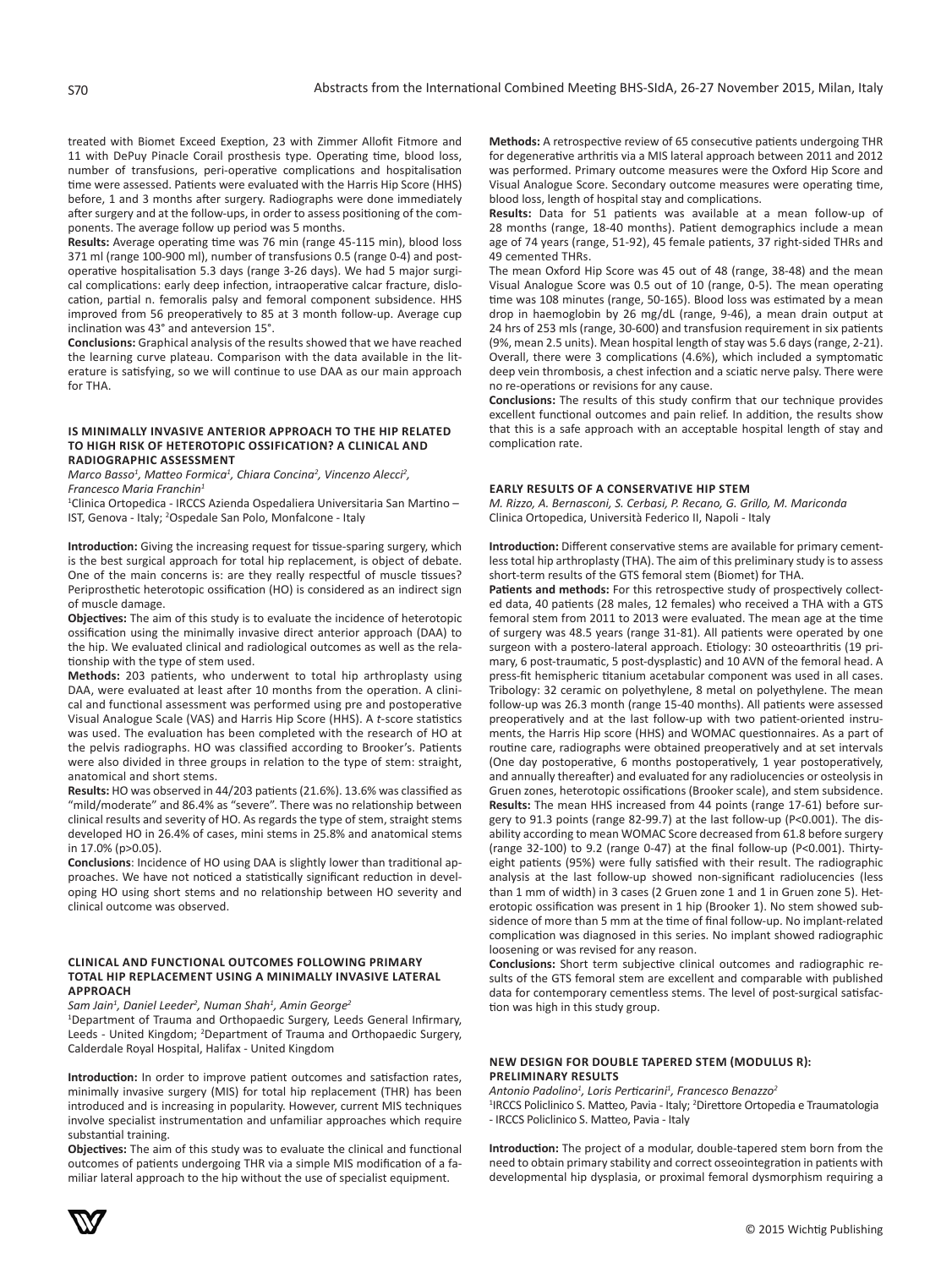femoral shortening osteotomy or presenting characteristics of non-adaptability to single-tapered or straight stems. Such an implant could also be employed in femoral nail failures, or lateral femoral neck fractures requiring prosthetic substitution.

**Objectives:** The aim of the study is to evaluate preliminary clinical and radiological results of Modulus-R stem trough periodic follow-up.

**Methods:** Thirty-one double-tapered modular stems were implanted between December 2013 and April 2015. Modular necks with cervicodiaphyseal angle of 125° or 135° (short or long) were implanted, to preserve the correct centre of rotation and femoral offset. The preoperative diagnosis was: 14 primary osteoarthritis (Grade III-IV), 7 medial or lateral hip fractures, 3 evolutive hip dysplasias, 7 THA revisions for aseptic loosening. Mean age was 61 years (17-94). All patients underwent to clinical (HHS-VAS scale) and radiological follow-up, evaluation of periprosthetic calcifications, osseointegration of the implant at two levels of taper and subsidence.

**Results:** Implanted stems respected pre-operative planning. Preoperative HHS was 42 (32-58), last follow-up was 84 (55-92), VAS scale reduced from 8.7 (5-10) to 3.8 (2-7). Radiological evaluation showed a good contact bone-stem at two levels of taper, a correct alignment of the stem, no calcifications and all stems had subsidence lower than 5 mm. No microfractures, either intraoperative or following stress testing, were evidenced. Modular neck allowed to restore correct biomechanical parameters of the hip.

**Conclusions:** The double-tapered prosthetic stem showed good implantability, also with the ability to allow a good stability in case of femoral shortening osteotomies without use of plates or wires fixation. It could be a good solution for dysmorphic femurs or for THR revisions that require a good distal fit and proximal fill. Prospective clinical studies are necessary to assess efficacy with longer follow-up.

#### **SURVIVAL ANALYSIS OF PRIMARY TOTAL HIP ARTHROPLASTY WITH TRABECULAR METAL CUPS: A SINGLE CENTRE EXPERIENCE AND SYSTEMATIC REVIEW OF THE LITERATURE**

*Gianluca Maggi, Francesco Magli, Luca Matascioli, Giuseppe Ussia, Paolo Ludovico Scialabba D'Amico*

Orthopaedics and Traumatology, Fondazione Poliambulanza, Brescia - Italy

The primary aim was to compare revision/survival rates for primary total hip arthroplasty (THA) with a modular Trabecular Metal (TM) cup (Zimmer, Warsaw, IN, USA) at our institution with revision/survival rates for primary THA with a monoblock TM cup or a modular TM cup documented in published articles and in national registry reports. The primary measure was revisions per 100 observed components years.

We first analysed 1001 consecutive primary THAs performed at our institution between 2003 and 2008 using the modular TM cup in combination with the SL-Plus stem (Smith & Nephew Orthopaedics, Rotkreuz, CH). A systematic search of studies in the PubMed and Cochrane Library databases reporting results with the monoblock or modular TM cups was then conducted. Finally, we searched national registry reports for data on the TM cups.

At our institution, there were 0.1 revisions per 100 observed components years, with cup revision as the endpoint, and 0.2 revisions per 100 observed components years with any component revision as the endpoint. Based on data pooled from published articles, we calculated a value of 0.1 revisions per 100 observed components years for THAs performed using the monoblock TM cup. This value was not significantly different from that calculated for our cohort (p>0.5). For the modular cup, the published articles did not provide enough information to calculate the number of revisions per 100 observed components years. Data pooled from the Australian and the New Zealand registry reports yielded a revision rate of 1.0 revisions per 100 observed components years, with revision of any component for any reason as the endpoint. This value was significantly higher than that calculated for our cohort (p<0.001). The two registries did not document the type of the cup design (i.e., monoblock or modular).

In conclusion, we found very low revision rates for the modular TM cup at our institution. They are in line with those on the TM cups documented in published studies, and lower than those recorded in registry reports.

# **RESIDENTS' SESSION Revision**

#### **A MINIMUM OF 10-YEARS FOLLOW-UP OF THE BURCH-SCHNEIDER CAGE AND BULK ALLOGRAFTS FOR THE REVISION OF ACETABULAR BONE LOSS**

*Alessio Iudica, Giacomo Trivellin, Ingrid Bonetti, Andrea Sandri, Dario Regis, Bruno Magnan*

Università Degli Studi di Verona, Verona - Italy

**Introduction:** Revision of the acetabular component of a total hip arthroplasty (THA) with associated bone loss is a complex challenge, due to the difficulty to obtain a primary stability and to reconstitute periprosthetic bone stock.

**Materials and methods:** Between January 1992 and December 2000, 97 hips with periprosthetic acetabular bone loss in 94 patients were revised using bulk allografts and the Burch-Schneider APC. Sixty-five hips in 65 patients were available for retrospective evaluation at an average of 14.6 years (range, 10.0 to 18.9 years) postoperatively. They were 16 males and 49 females, with a mean age at surgery of 60 years (range, 29 to 83 years). No case was lost to follow-up. The indication for revision surgery was painful aseptic loosening of the cup with extensive acetabular bone loss in 62 hips.

**Results:** The average Harris hip score improved from 33.1 points preoperatively to 75.6 points at follow-up (P<0.001). Radiographically, graft incorporation and cage stability were detected in 48 and 52 hips, respectively. The cumulative survival rates at 18.9 years with removal for any reason or X-ray migration of the cage and aseptic or radiographic loosening as the end points were 80.0% and 84.6%, respectively.

**Discussion:** Acetabular reconstruction with the use of the Burch-Schneider antiprotrusio cage and bulk allografts has to be considered as a reliable procedure to manage severe periprosthetic deficiencies, enabling restoration of vital bone stock and providing highly successful long-term outcomes after revision arthroplasty.

## **TRABECULAR METAL FOR ACETABULAR DEFECTS IN HIP REVISION SURGERY. SHORT TERM CLINICAL AND RADIOGRAPHIC EVALUATION** *Giuseppe Marongiu1 , Antonio Campacci2 , Antonio Capone1*

1 Clinica Ortopedica, Dipartimento di Scienze Chirurgiche, Università degli Studi di Cagliari, Cagliari - Italy; <sup>2</sup>Dipartimento di Ortopedia e Traumatologia, Ospedale Sacro Cuore Don Calabria, Negrar (VR) - Italy

**Introduction:** The management of acetabular bone defects presents a challenge in revision total hip arthroplasty (THA). Porous tantalum acetabular implants provide a potential solution for dealing with significant acetabular bone loss. Tantalum acetabular implants are characterized by higher friction, higher porosity, and greater osteoconductivity than titanium mesh or chrome-cobalt beads.

**Aim:** The aim of this study was to assess the early clinical and radiological outcome of revision of acetabular components using trabecular metal (TM) cups and augments for acetabular reconstruction.

**Material and methods:** The study included 30 consecutive patients, 15 males and 15 females, with failed acetabular components after total hip arthroplasty. Mean age at the time of surgery was 67,5 years. Median follow up was 18 months (range, 12-24 months). All patients had conventional radiographs in anteroposterior (AP) view of the pelvis and lateral view of the hip in both preoperative e follow-up evaluations. According to Paprosky classification a Type II (10 IIa, 7 IIb, 7 IIc) defect was found in 24 hips, whereas a Paprosky type III (4 IIIa, 3 IIIb) defect was present in 7 hips. 16 patients had CT and Angio CT scan of the pelvis. All 30 patients underwent revision THA surgery using a trabecular metal acetabular shell, whereas in 6 cases augments were associated. In 3 cases were required cages. Patients were clinically evaluated according to Western Ontario and McMaster Universities scores score at 1 months, at 6 months and then at 1 year. Radiological evaluation investigated the restore of hip center of rotation, and signs of radiolucent lines and loosening.

**Results:** At the most recent follow-up, 19 patients showed excellent results according to the WOMAC score, whereas 11 patient showed limitation in gait and function. The acetabular components and augments appeared osteointegrated, and no sign of loosening and radiolucent lines were found. There were no cases of hip dislocation.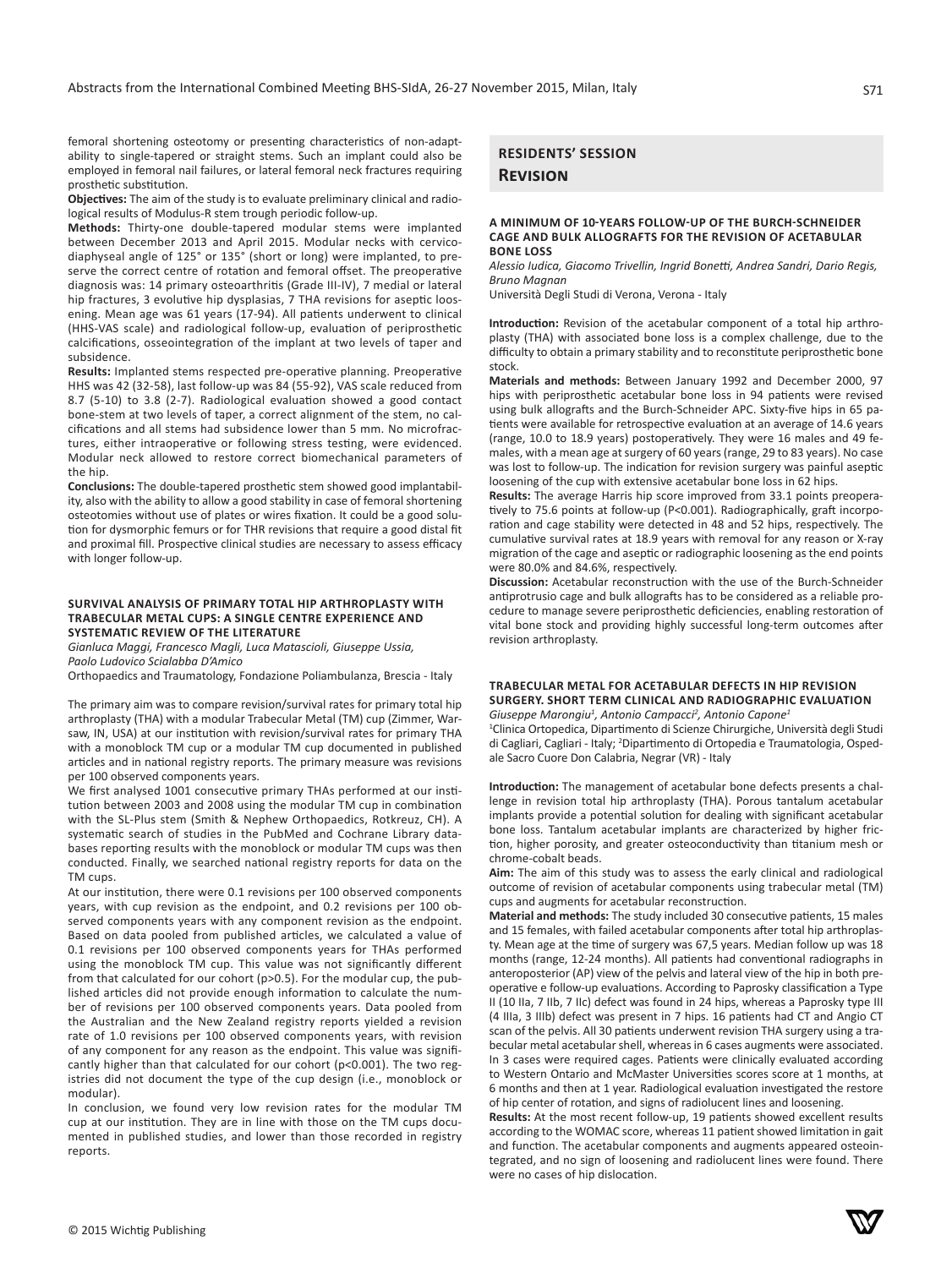**Conclusions:** Based on these early clinical and radiological results, TM acetabular components and augments for acetabular defects (Paprosky II and III) appear to be a promising solution for this complex situation. We continue to monitor these patients, and a larger series with longer follow-up will be required to determine the long-term outcome of these augments.

## **THE ROLE OF TMT AND THE BONE DEFECT MANAGEMENT IN THE ACETABULAR REPLACEMENT**

Daniele Vanni<sup>1</sup>, Andrea Pantalone<sup>1</sup>, Davide D'Adamo<sup>1</sup>, Fabrizio Fascione<sup>1</sup>, *Elda Andreoli1 , Alberto Belluati<sup>2</sup> , Vincenzo Salini<sup>1</sup>*

1 Clinica Ortopedica e Traumatologica, Università "G. D'Annunzio", Chieti - Italy; <sup>2</sup>Unità Operativa Complessa di Ortopedia e Traumatologia, Ospedale "Santa Maria delle Croci", Ravenna - Italy

**Introduction:** Acetabular component loosening is the main cause of total hip arthroplasty revision in long-term studies. Acetabular loosening usually occurs as a result of the implant fixation failure, due to the micromovements that occur between the prosthesis and the bone. In these cases, there are many issues that must be resolved but the principal is to manage a poor bone stock and accidental bone defects. For these reasons it could be very hard to obtain an effective primary stability, but especially to achieve a good secondary osseointegration.

**Methods:** From March 2011 to July 2014, 86 patients (mean age: 71 years; male: female ratio 2,1:1) with prosthetic acetabular component loosening, underwent to a revision surgery using TMT acetabular component. In 29 patients was also associated a femoral revision. All patients were preoperatively classified according to Paprosky score. A clinical (Harris Hip score and Merle Daubigné-score) and radiographic follw-up (Benson and Gill classification) was performed at 1, 3, 6, 12 and 24 months post-operative. At month 36 a CT scan with 3D reconstruction and analysis of chrome-densitometry was obtained. The mean follow-up was 52 months.

**Discussion:** One of the most important factors which can limits the integration is the low porosity of the implants that were commonly used untill now. In order to overcome this problem, new materials were developed to achieve prosthetic components with high power of osseointegration. Trabecular Metal (TM) is a highly porous material (80%) made of porous tantalum. The TM appears to be an ideal material for its integration properties, if compared with the porosity of the others conventional cups (30%). The average diameter of the pores is 550 microns. This is the optimal size in order to allow the osseointegration and it is affine to the size of the bone trabeculae. The TMT modulus of elasticity is very similar to that of cancellous bone and compact and is significantly different from that of titanium and alloy co-Cr. Another foundamental property is the high friction coefficient (against the bone cortical and cancellous bone) that results from 40% to 80% higher if compared to other porous coatings.

**Results:** To date, no patients was subjected to a further revision and there were no cases of infection. During the observation period, no early mobilization radiographic signs were detected. The patients to walk independently and only 6 make daily use of aids for walking.

**Conclusions:** In our experience, the use of the cup in tantalum reduced the use of bone grafts. The cup should seek the support on the wall acetabular and partly act as "bone grafting" which will be integrated.

### **LATE RESULTS OF ACETABULAR IMPACTION GRAFTING IN REVISION HIP RELACEMENT USING WHOLE FEMORAL HEAD ALLOGRAFT AND RETAINING THE ARTICULAR CARTILAGE**

*Efstathios Drampalos, Ahmed Fadulelmola, John Hodgkinson* Center for Hip Surgery, Wrightington Hospital, Wigan - United Kingdom

**Introduction:** Acetabular reconstruction with impaction bone grafting and a cemented polyethylene aims to reconstitute the bone stock in hip revision. This is an effective but, resource intensive and time consuming technique. Most surgeons remove the articular cartilage from the femoral head allograft. **Objectives:** The aim of this study is to reproduce the results using the whole femoral head with the articular cartilage for acetabular impaction grafting. **Methods:** 42 acetabular revisions using impacted morselised bone graft retaining the articular cartilage and a cemented cup performed with trochanteric osteotomy were studied retrospectively. The mean follow up was 8.3 years (range, 4-14 years). Clinical and radiological assessment was made usin g the Oxford hip score, Hodgkinson's criteria (1988) for socket loosening and the Gie classification (1993) for evaluation of allograft incorporation.

**Results:** 75% of the sockets were considered radiologically stable (type 0, 1, 2 demarcations), 15.6% were radiologically loose (type 3 demarcations) and 9.4% presented socket migration. 61.4% of the cases showed good trabecular remodeling (grade 3) and 15.6% showed trabecular remodeling (grade 2). 6 patients were lost to follow up. Mean preoperative hip score was 41 and post operative hip score was 21. There were 5 (11.4%) trochanteric non unions, one (2.3%) periprosthetic femoral fracture, one (2.3%) dislocation and four (4.1%) cases of asymptomatic heterotopic ossification. The Kaplan-Meier survivorship at a mean of 8.3 years for all reasons of failure was 95.5% (95% CI between 8.1 and 10.4).

**Conclusions:** At a mean follow up of 8.3 years results with the aforementioned technique are comparable to other major studies. Particularly when the supply of allograft and operative time are limited retaining the articular cartilage of the femoral head is a safe and effective alternative to be considered.

## **DUAL MOBILITY ACETABULAR COMPONENTS FOR REVISION OF METAL ON METAL TOTAL HIP ARTHROPLASTY**

*M. Mancini, I. Felici, G. Munz, M. Villano, R. Civinini, M. Innocenti*  Orthopaedic Clinic, University of Florence, Florence - Italy

**Introduction:** Revision of metal-on-metal (MoM) total hip arthroplasty (THA) is associated with high complication rate and dislocation in one most relevant. Probably the reduction of the diameter and offset of the femoral head may produce an inadequate soft tissues tension. The introduction of a nonconstrained dual-mobility cup was designed to improve prosthetic stability without increasing loosening rates, but it is unclear whether the risk of dislocation is reduced. The purpose of this study was to report early results, complications, and clinical outcomes in revision THA for large MoM articulations using the dual-mobility liner.

**Material and methods:** We prospectively followed 23 selected patients who underwent metal on metal acetabular revisions. In 18 patients a fully cementless trabecular titanium (TT) acetabular modular implant (Delta Trabecular Titanium, Limacorporate, Udine, Italy) was implanted. 15 of them without flanges and 3 with flanges which were screwed in the ilium. In 5 five cases it was possible to revise only the metal femoral head which was converted to a double mobility insert. We determined Harris hip (HHS) and WOMAC scores and examined radiographs for migration, loosening, and osteolysis.

**Results:** There were no dislocations. We had one infection. At final follow-up, the mean HHS increased from 58 points preoperatively to 89 points. No patients had progressive osteolysis, component migration, or loosening on radiographs. **Discussion:** Revision of large-head MoM articulations has been largely unsuccessful. It has been have postulated that the higher dislocation rate may be related to the decrease in femoral head size when revising large MoM articulations to smaller metal-on-polyethylene articulations. Dual mobility cups and large femoral heads have their rationale in limiting instability, ensuring a wide ROM with respect to traditional implants, and maintaining low wear in primary and revision hip arthroplasties. Satisfactory long term outcomes have been reported in several series in primary and revision hip arthroplasty. In this select group of metal on metal revisions, our data suggest the use of a dual-mobility cup was successful to reduce the risk of dislocation by increasing functional diameter of the head without increasing loosening.

# **TROCHANTER SPARING EXTENDED ANTERIOR FEMORAL OSTEOTOMY: A NOVEL TECHNIQUE IN REVISION TOTAL HIP ARTHROPLASTY**

*Azal Jalgaonkar, Sunil Trakru*

Department of Trauma and Orthopaedics, North Middlesex University Hospital, London - United Kingdom

**Introduction:** Revision arthroplasty poses many challenges including extensile exposure and difficulty in safe removal of cemented or uncemented femoral component and/or distal cement particularly from a poor bone stock. Femoral reconstruction and correction of proximal femoral deformities further increase the complexity of revision surgery. The three well described techniques are the standard trochanteric osteotomy (TO), the trochanteric slide and several modifications of extended trochanteric osteotomy (ETO). However, all these techniques are associated with complications including non-union, fibrous union, migration of the trochanter or osteotomised segment, wire breakage and difficulties associated with reattachment of the fragment. Unopposed abductor pull on the osteotomised fragment contributes to the above problems. **Aims:** We present a previously undescribed technique of trochanter sparing extended anterior femoral osteotomy (AFO) through a modified Hardinge